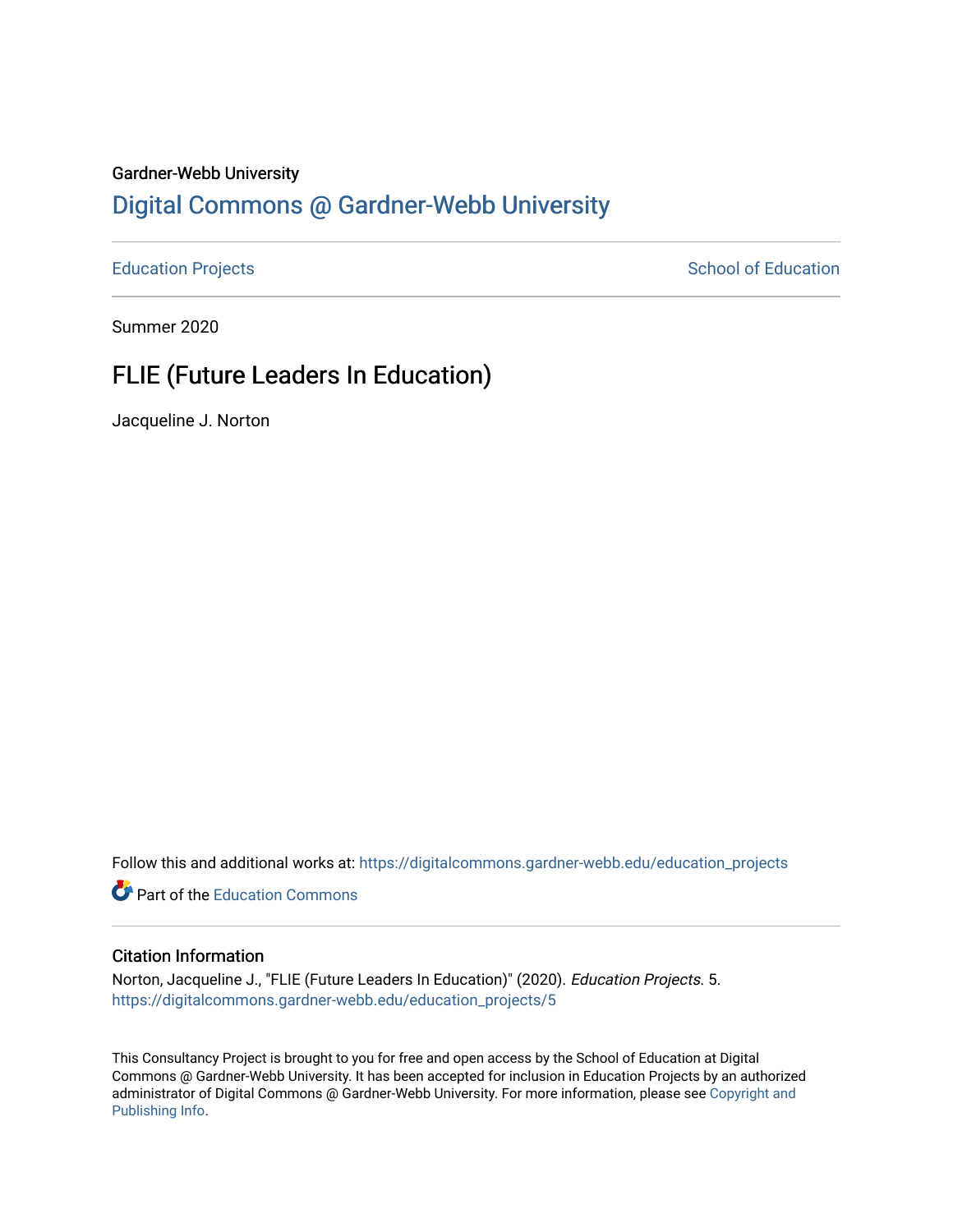# **Consultancy Project Executive Summary**

| Organization:             | Gardner-Webb University School of Education   |
|---------------------------|-----------------------------------------------|
| Project Title:            | FLIE (FUTURE LEADERS IN EDUCATION)            |
| Candidate:                | Jacqueline J. Norton                          |
| <b>Consultancy Coach:</b> | Dr. Jeffery Hamilton                          |
| Defense Date:             | July 8, 2020                                  |
| Authorized by:            | Shawn Williams, Chief Human Resources Officer |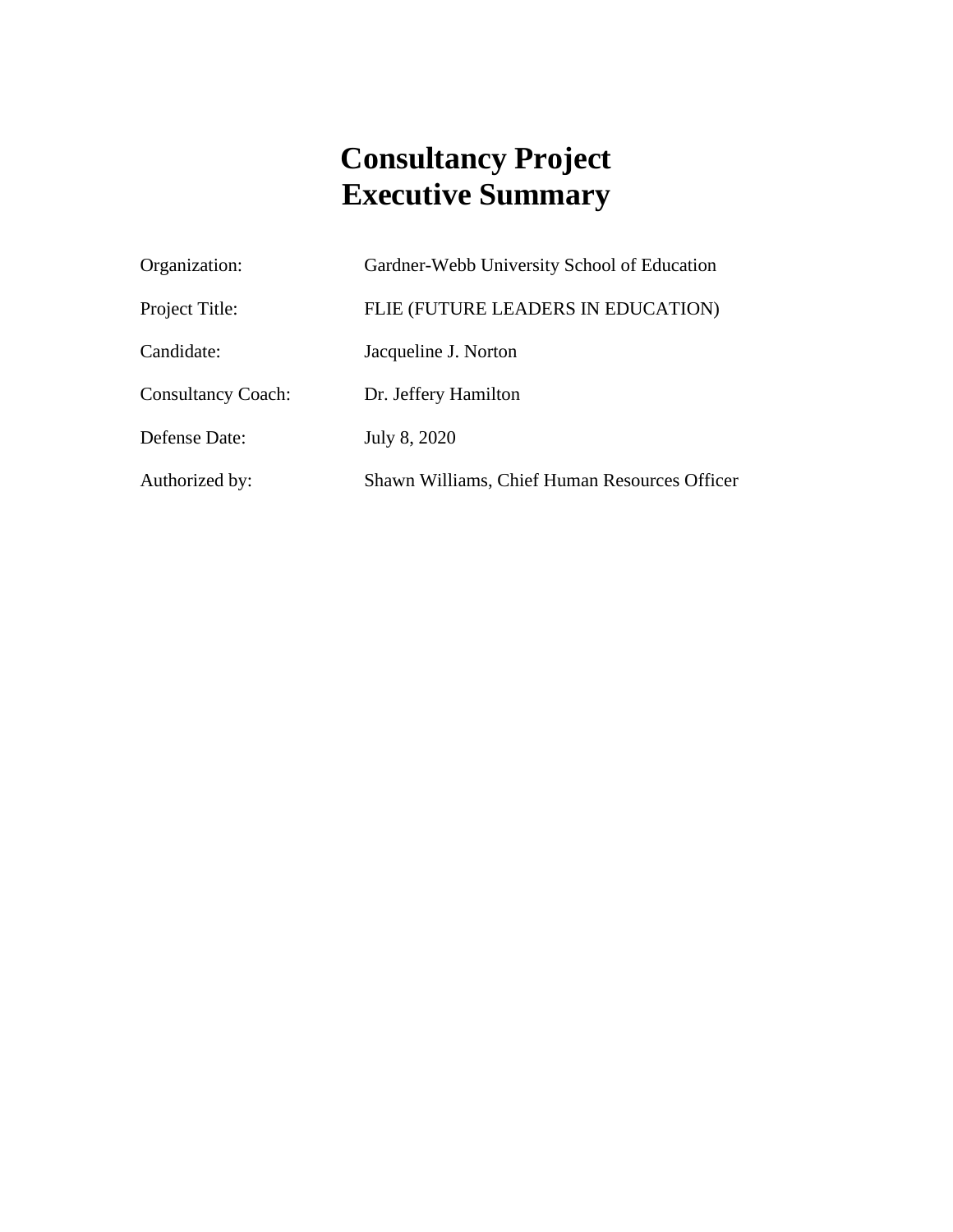## **Approval**

This consultancy project was submitted by Jacqueline J. Norton under the direction of the persons listed below. It was submitted to Gardner-Webb University School of Education and approved in partial fulfillment of the requirements for the degree of Doctor of Education at Gardner-Webb University.

\_\_\_\_\_\_\_\_\_\_\_\_\_\_\_\_\_\_\_\_\_\_\_\_\_\_\_\_\_\_\_\_\_\_\_\_\_\_ \_\_\_\_\_\_\_\_\_\_\_\_\_\_\_

Dr. Jeffrey Hamilton, Faculty Advisor Date Gardner-Webb University

Shawn Williams, Chief Human Resources Date **Officer** 

\_\_\_\_\_\_\_\_\_\_\_\_\_\_\_\_\_\_\_\_\_\_\_\_\_\_\_\_\_\_\_\_\_\_\_\_\_\_ \_\_\_\_\_\_\_\_\_\_\_\_\_\_\_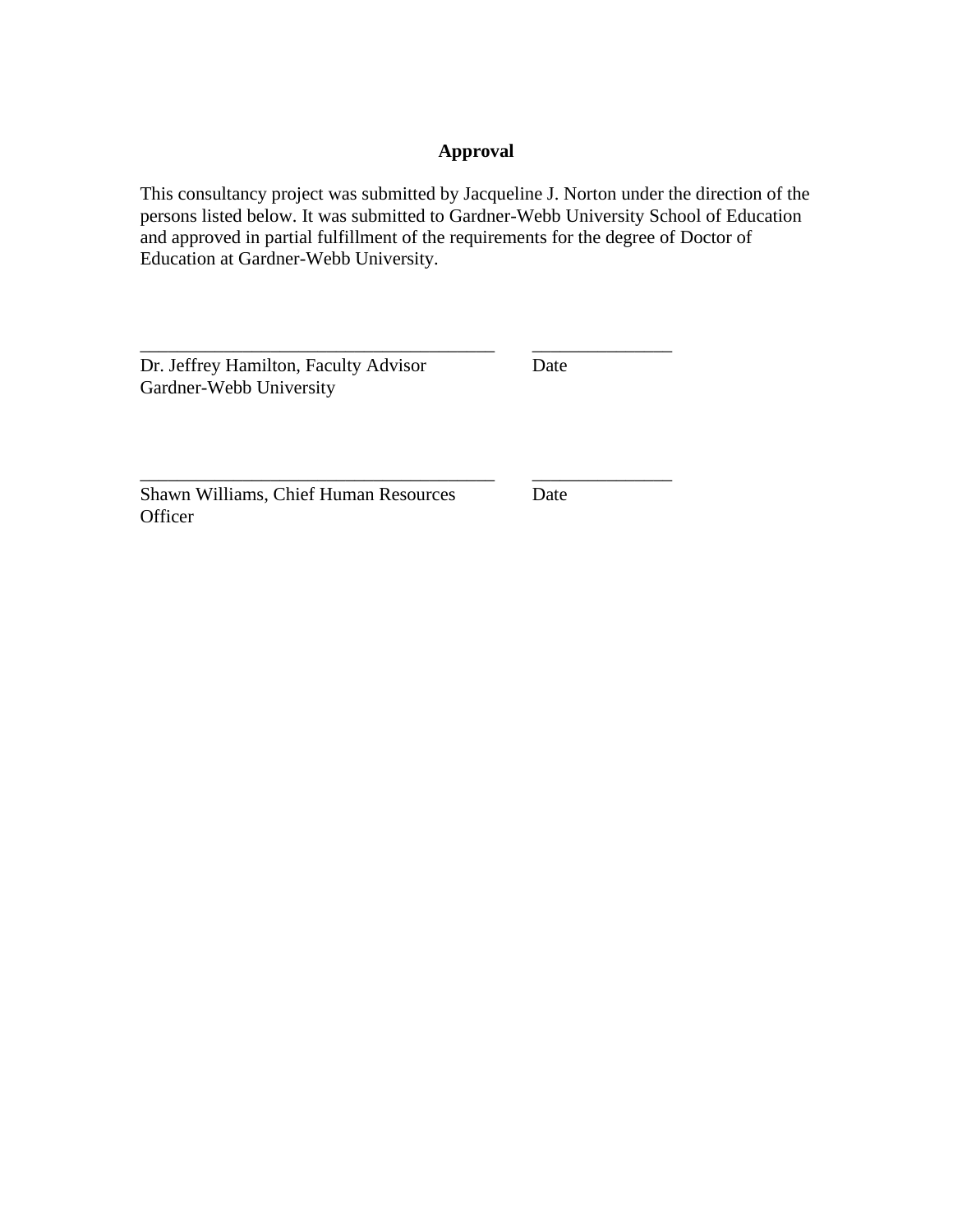#### **Acknowledgements**

I give all the honor and glory to the Lord for guiding my footsteps and always securing the perfect landing site. This doctoral journey was one I never envisioned for myself, but God's guiding hand led me to Gardner-Webb University to fulfill whatever mission he has assigned just for me. If I had 10,000 tongues, I could never thank him enough.

Next, I have to thank my parents, James and Beatrice June. There are not enough words in the English language to describe the love and admiration I have for these two people. They have been by far the biggest influence in my life as I watched, not what they said, but their actions. I owe them so much, and as they are looking down upon me, I pray that their baby girl has made them smile. To my beautiful supportive sisters, Gail, Laradine, and Lynn, thank you so much for you love and support. When God gifted me you three, he blessed me with forever best friends.

Gardner-Webb is responsible for introducing me to some amazing people. I am so thankful to Dr. John Balls for teaching the first class and setting the encouraging tone for the remainder of the program. I am also thankful to Dr. Hamilton for patience and direction through this process as our Consultancy Coach. I appreciate all the professors who shared their immense knowledge with us. Finally, this venture would not have been the same without our incredible cohort comprised of the lone male, James, followed by Keicha, Tia, Chelsea, Tracy, and Sarah. It has been a blessing to know and grow with you.

I am also so grateful for the many childhood, midlife, work, and new friends who offered an encouraging word while I was in pursuit of this final degree. There are far too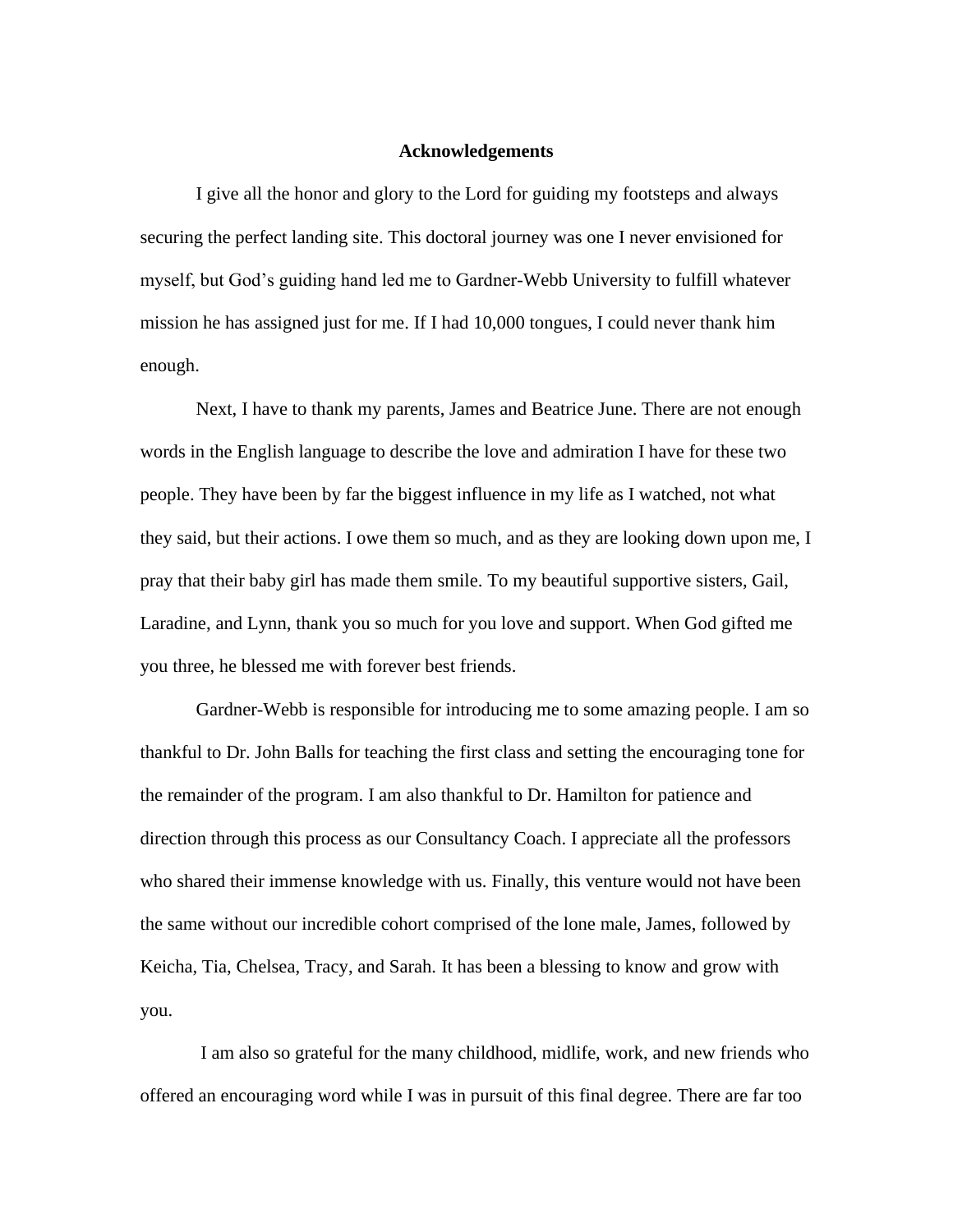many names to call for fear of leaving someone out, but you know who you are, and I say, "thank you!" I clearly could not have done this without the help of Richland School District Two. A special thank you to Shawn Williams, Chief of Human Resources for offering her time and expertise during this process. I also would like to thank Mark Sims, April Shell, and Dr. Marcella Wine-Snyder for accepting my countless phone calls and e-mails.

Last, but certainly not least, I thank my husband Jack Norton. Many things went half done over the past 3 years, from piled dishes in the sink to take out 7 nights of the week, and a less than pristine house. However, throughout the entire time, you never complained, only encouraged. For your friendship and love, I am eternally grateful, and I promise, we will only eat out 5 nights a week from here on out. Thank you, Jack, and I love you to life.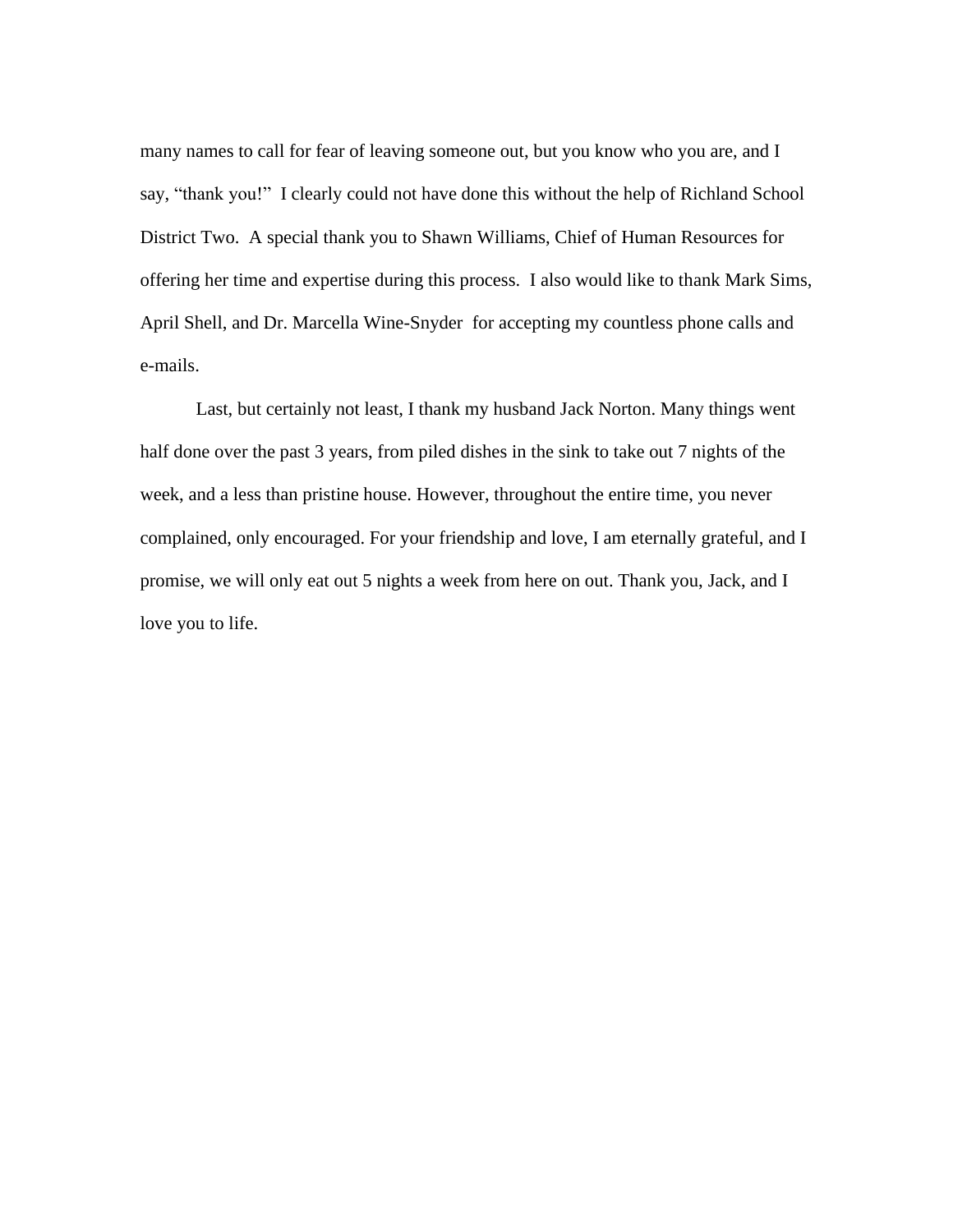#### **Abstract**

FLIE (FUTURE LEADERS IN EDUCATION). Norton, Jacqueline J., 2020:

Consultancy Project, Gardner-Webb University.

The United States is currently in a state of crisis, as it has become increasingly challenging to recruit and retain high-quality educators in the public school setting. Over the last 10 years, fewer high school graduates have shown an interest in pursuing a career in education (Christensen et al., 2019). Overall, more than half of teachers voluntarily leave the profession for reasons other than retirement, which deprives students of experienced teachers in the classroom but is also an enormous expense to taxpayers by continuing to replace teachers (Sutcher et al., 2016). Attracting and retaining teachers will require strategic and consistent practices to alleviate the steady decline of longevity in teaching careers. In the next few years, the most experienced teachers will retire and leave the task of educating our students to our most novice educators. There is something to be said for having a healthy mixture of both. This consultancy project was designed to assist in early exposure to educational programs to attempt to recruit and retain our homegrown students. The recruitment and retention of public-school teachers can be significantly impacted through middle school exposure to the pre-collegiate ProTeam Program. The goals and objectives of the effective implementation of the ProTeam Program in the middle school curriculum in Richland School District Two will be the pivotal point of this executive summary.

*Keywords*: recruitment and retention, preservice education, novice teachers, minority recruitment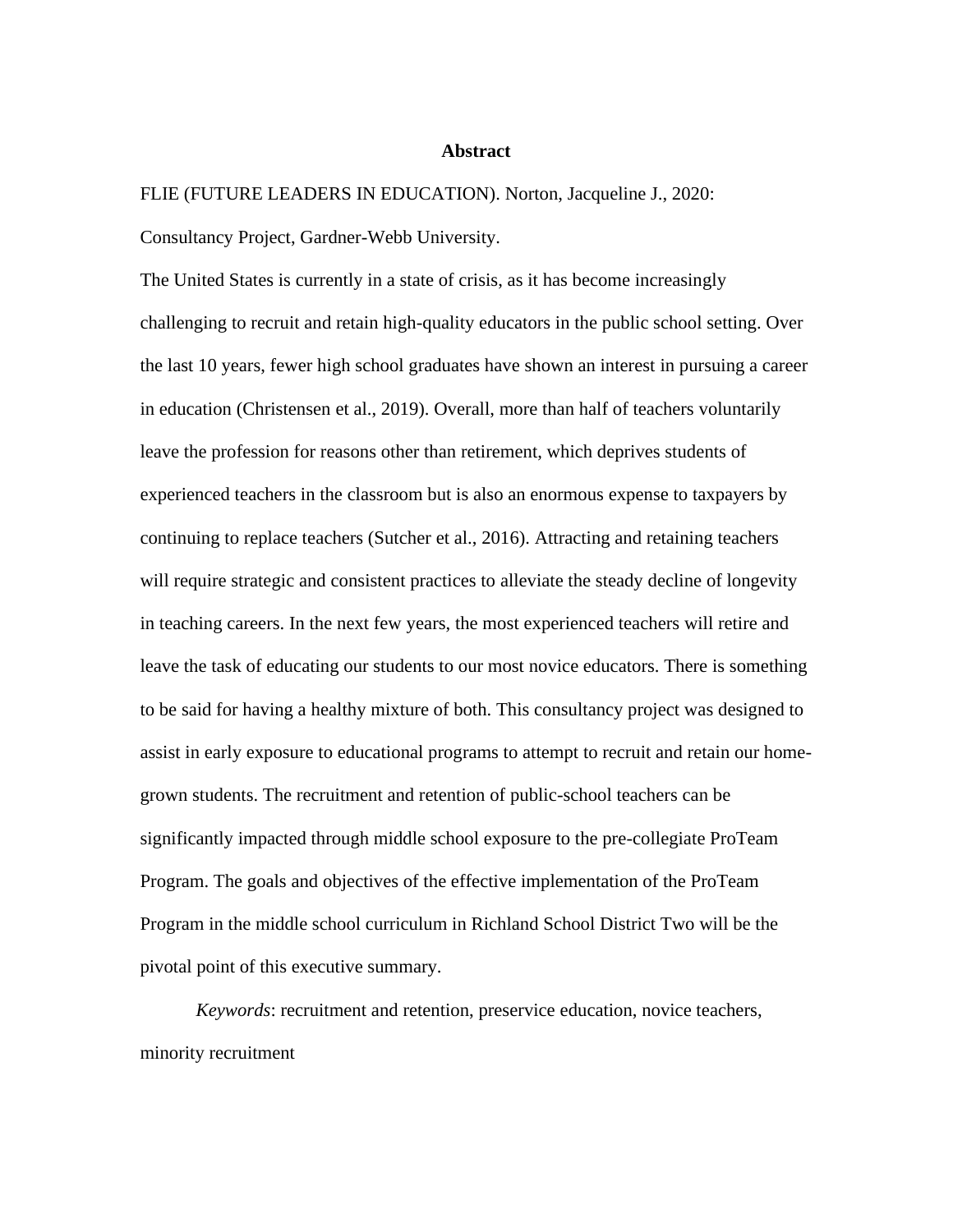## **Table of Contents**

| $\mathbf{1}$ |  |
|--------------|--|
|              |  |
|              |  |
|              |  |
| 2            |  |
|              |  |
|              |  |
|              |  |
|              |  |
|              |  |
|              |  |
|              |  |
|              |  |
|              |  |
| 3            |  |
|              |  |
|              |  |
| 4            |  |
|              |  |
|              |  |
|              |  |
|              |  |
|              |  |
|              |  |
| 5            |  |
| 6            |  |
|              |  |
|              |  |
| 7            |  |
| 8            |  |
| 9            |  |
|              |  |
|              |  |
|              |  |
|              |  |
|              |  |
|              |  |
|              |  |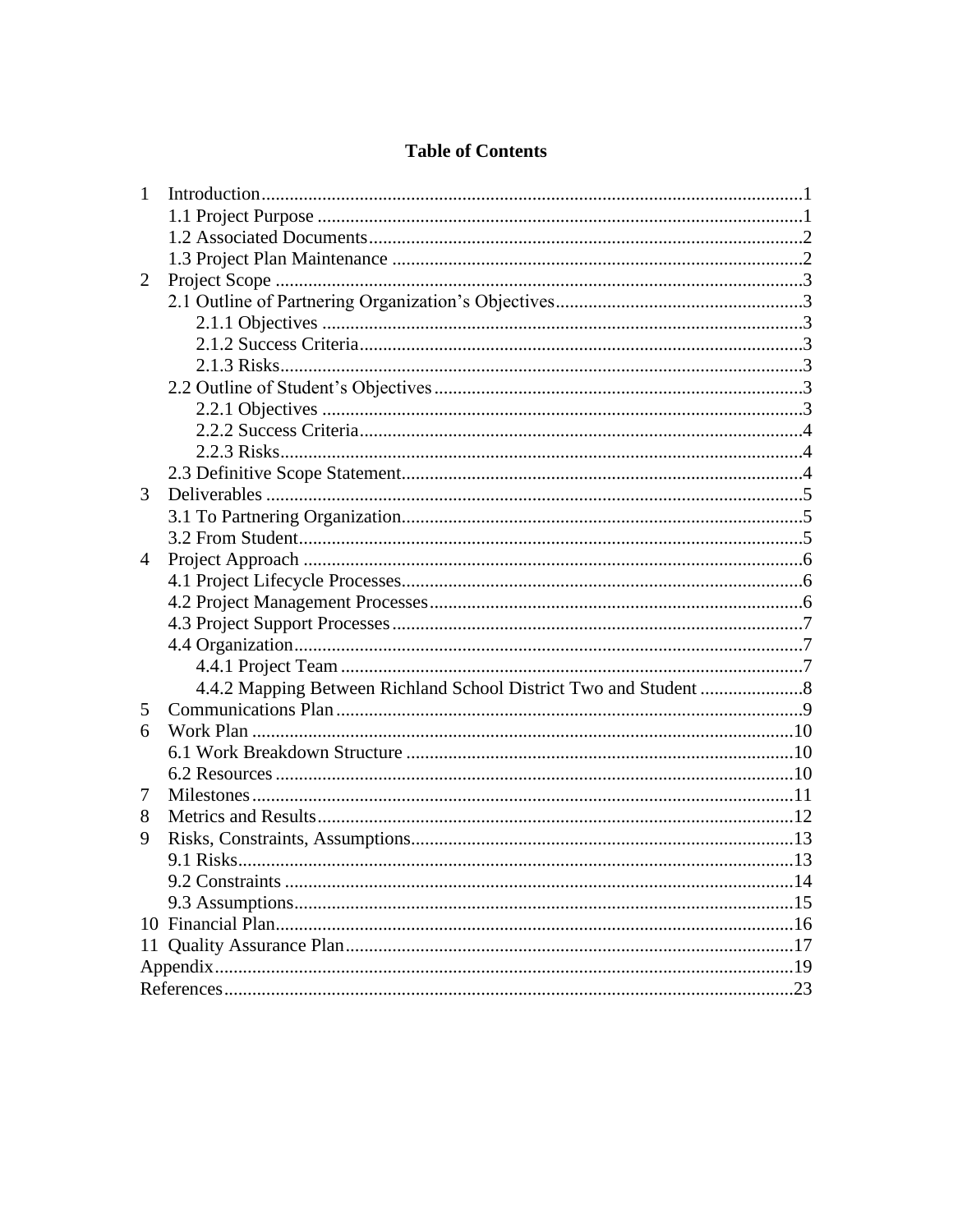#### **1 Introduction**

#### **1.1 Project Purpose**

The purpose of this project was to not only acquire the best and the brightest in the field of education but also to retain them through intentional means. We have a high attrition rate in the United States: 8% of teachers leave every year. Less than a third of them are leaving for retirement. My goal is to be instrumental in encouraging students to pursue a career in education through innovative means by implementing the ProTeam precollegiate program in all middle schools over time. I partnered with Richland School District Two in Columbia, South Carolina, where approximately 27,000 students are served. Roughly 12% of the students served live below the poverty line. Richland School District Two has seen a major shift in demographics over the past few years, and if the school district intends to remain on the cutting edge and maintain the goal of being a premier school district, the top talent must be recruited and retained. That process does not have to necessarily begin once students are nearing college age within the district.

The significant challenge is that the teacher shortage continues to get worse in South Carolina according to the Center for Educator, Recruitment, Retention, and Advancement (CERRA). The teacher supply does not meet the teacher demand. More teachers are leaving the classroom, producing more vacancies. The number of teachers leaving each year is considerably higher than the number of students graduating from South Carolina institutions each year who are eligible for teacher certification. When beginning this consultancy project in 2017, data concluded that seven core subject areas are predicted to experience a teacher shortage over the next 12 years. These subject areas are art, business/ marketing/computer technology, mathematics, sciences, social studies, special education, and Spanish. If just focusing on math, the numbers expect that in order to eliminate the projected teacher shortage by 2021-2022, the state will need to produce approximately 459 new math teachers. That is an alarming figure, and that is only one subject. This goal will be nearly impossible to obtain if there are not innovative means in which to fill these projected vacancies. We owe it our children to have a plan in place to meet the need. In Richland School District Two, our retention rate is approximately 80%; however, even at such a relatively higher percentage than neighboring districts, we would like to raise that percentage by intentional means of taking care of and focusing on our very own.

To address the issue of teacher recruitment and retention, I was able to work with Richland School District Two towards promoting ProTeam in all middle schools within the district. The purpose and anticipated outcome will be having all middle schools participate in the ProTeam Program over an extended period.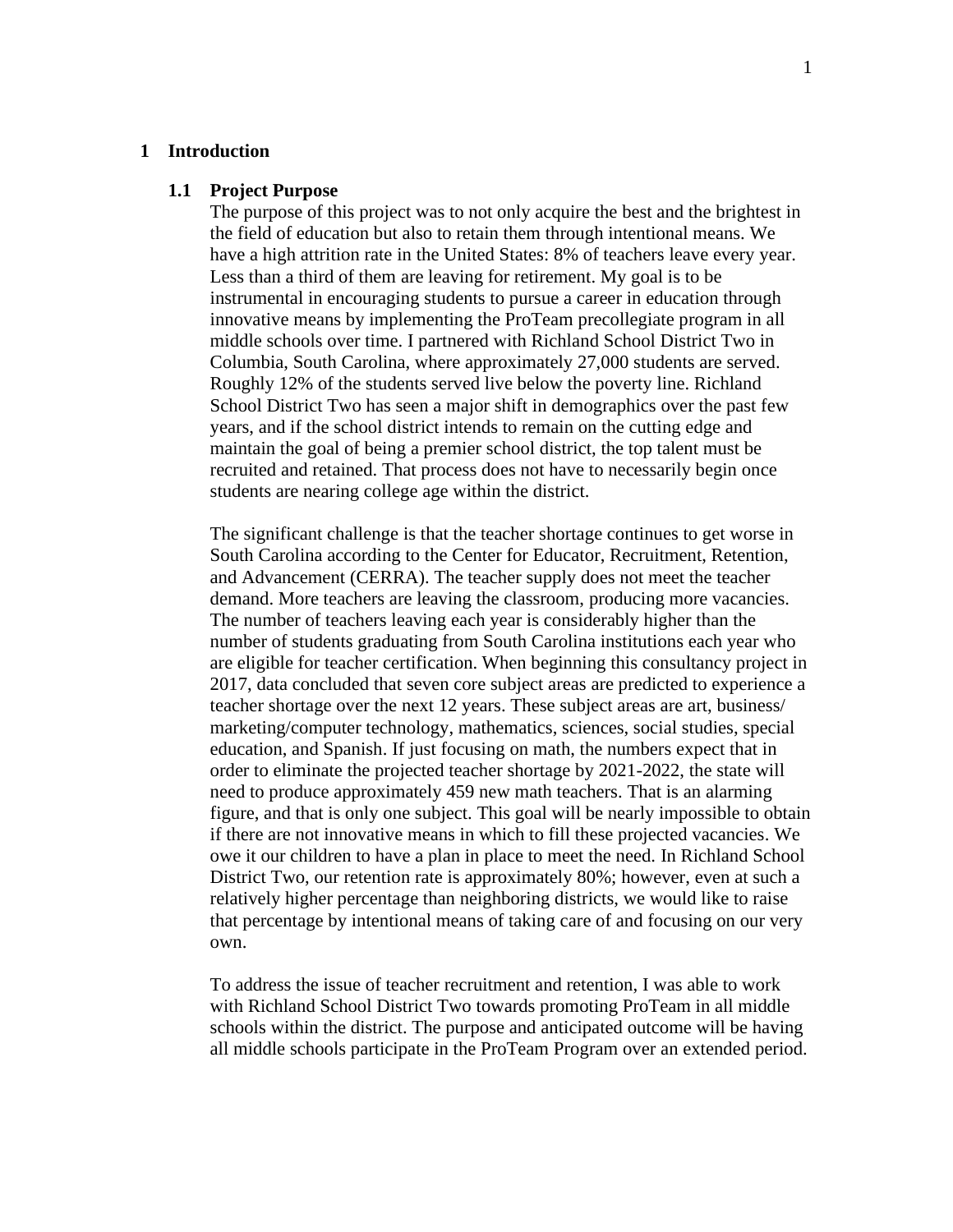#### **Terminology and Definitions**

- **Attrition.** A gradual but deliberate reduction in staff numbers that occurs as employees retire or resign and are not replaced.
- **Attrition rate.** Refers to employee or staff turnover and a calculation of the number of individuals who vacate or move out of a larger collective group over a specified amount of time.
- **ProTeam.** Precollegiate middle school teacher recruitment program.

#### **1.2 Associated Documents**

Appendix—Professional Literature Review

## **1.3 Project Plan Maintenance**

From the onset of this 3-year journey, each milestone of the consultancy project was assessed, evaluated, and updated as necessary. Dr. Hamilton, serving as Consultancy Coach, ensured project success through consistent communication and feedback.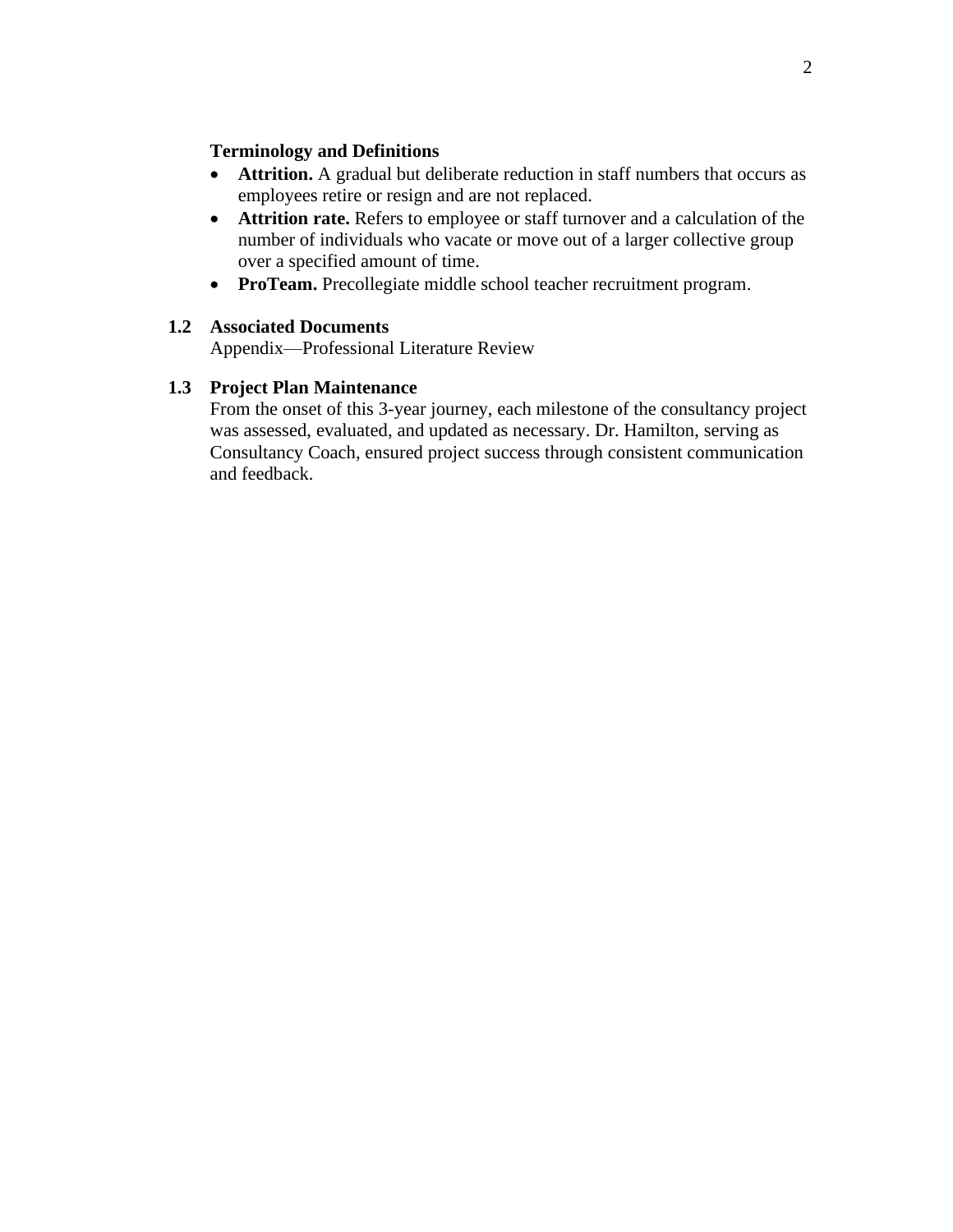#### **2 Project Scope**

### **2.1 Outline of Partnering Organization's Objectives**

#### **2.1.1 Objectives**

- The project was about generating awareness of the importance of beginning the recruitment at the middle school level through the ProTeam precollegiate program to support teacher recruitment and retention in Richland School District Two to reap the benefit over time.
- This project was accepted to expose more students, especially males and minorities, into the field of education through eventually offering the ProTeam Program in every middle school in the district.
- It fit into their larger business activities through being proactive and committed to finding ways to meet the teacher shortage and demands of the future.

#### **2.1.2 Success Criteria**

The success of the objectives identified by Richland School District Two has been a process of getting buy-in and collaboration from prospective stakeholders. The true success lies in beginning the ProTeam Program at every middle school in the district to begin to close the gap of teacher supply and demand.

#### **2.1.3 Risks**

The high risk associated with the execution of this project was convincing principals that there is a need for recognizing the benefits of the program. Each middle school accentuates its own magnet program, and many resources are poured into making those programs a success. Medium to low risks could potentially include not having enough students interested to incorporate a program at the school level.

## **2.2 Outline of Student's Objectives**

#### **2.2.1 Objectives**

- Assisted the district in retention and recruitment strategies through offering the ProTeam Program at a potential site. I began with collaborating with a potential middle school site as well as a middle school currently participating in the ProTeam Program.
- Expose students to the ProTeam Program to explore education professions. I allowed a group of prospective students to visit a ProTeam site-based school.
- Analyze data through pre and posttest student surveys as well as teacher surveys.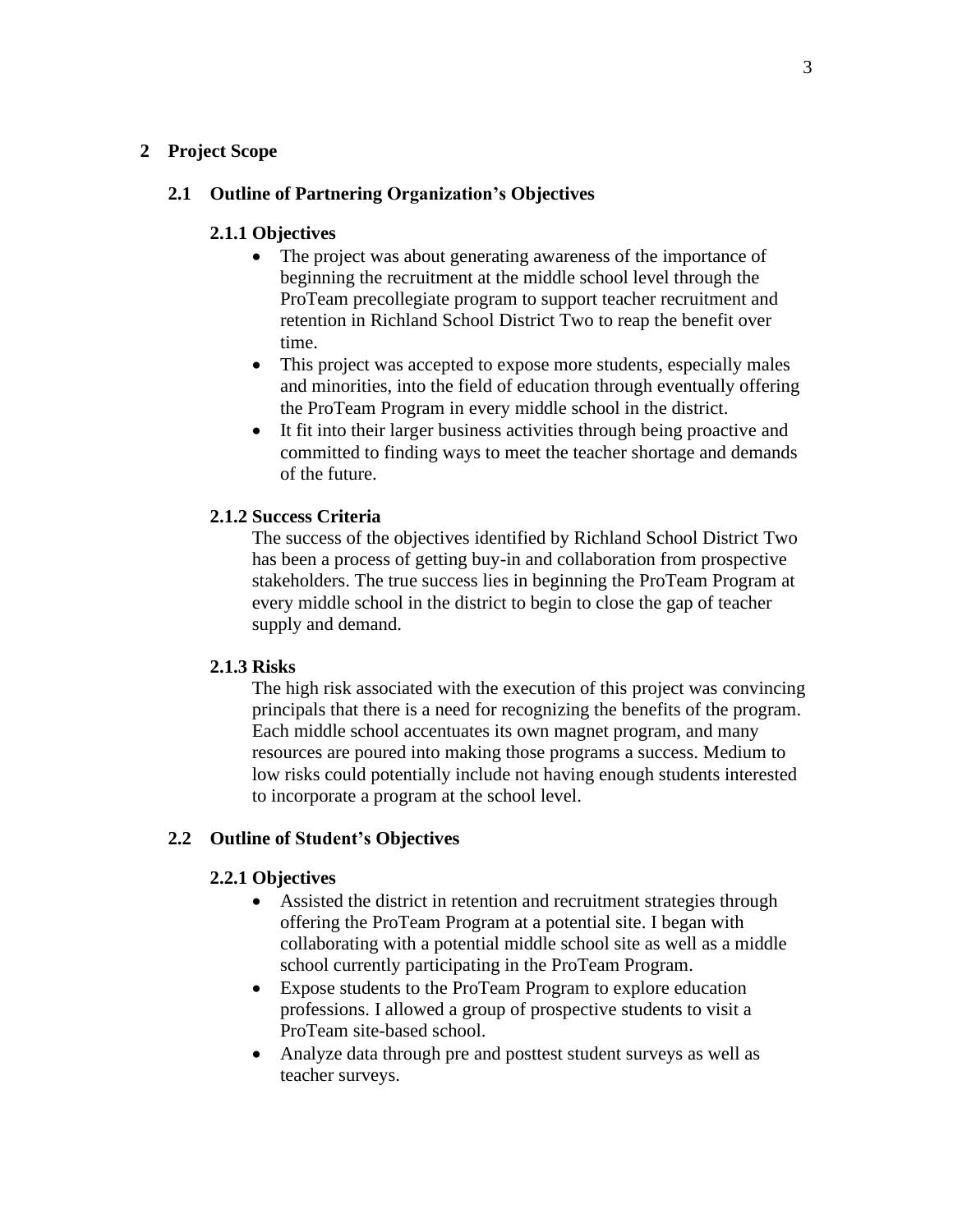#### **2.2.2 Success Criteria**

The success of the objectives I identified has been a process of getting buy-in and collaboration from prospective stakeholders. The true success lies in beginning the ProTeam Program at every middle school in the district to begin to close the gap of teacher supply and demand.

#### **2.2.3 Risks**

The major risk for was the possibility of not getting buy-in from the principal of the prospective site.

#### **2.3 Definitive Scope Statement**

The scope of work for this retention and recruitment platform included planning to recruit the best and the brightest from our very own middle school students within the district. Through implementing the ProTeam Program, it is expected that the number of programs in the district will increase to all seven middle schools and student participation will increase. Ultimately, the ProTeam Program could aid in lessening the supply and demand gap within the district.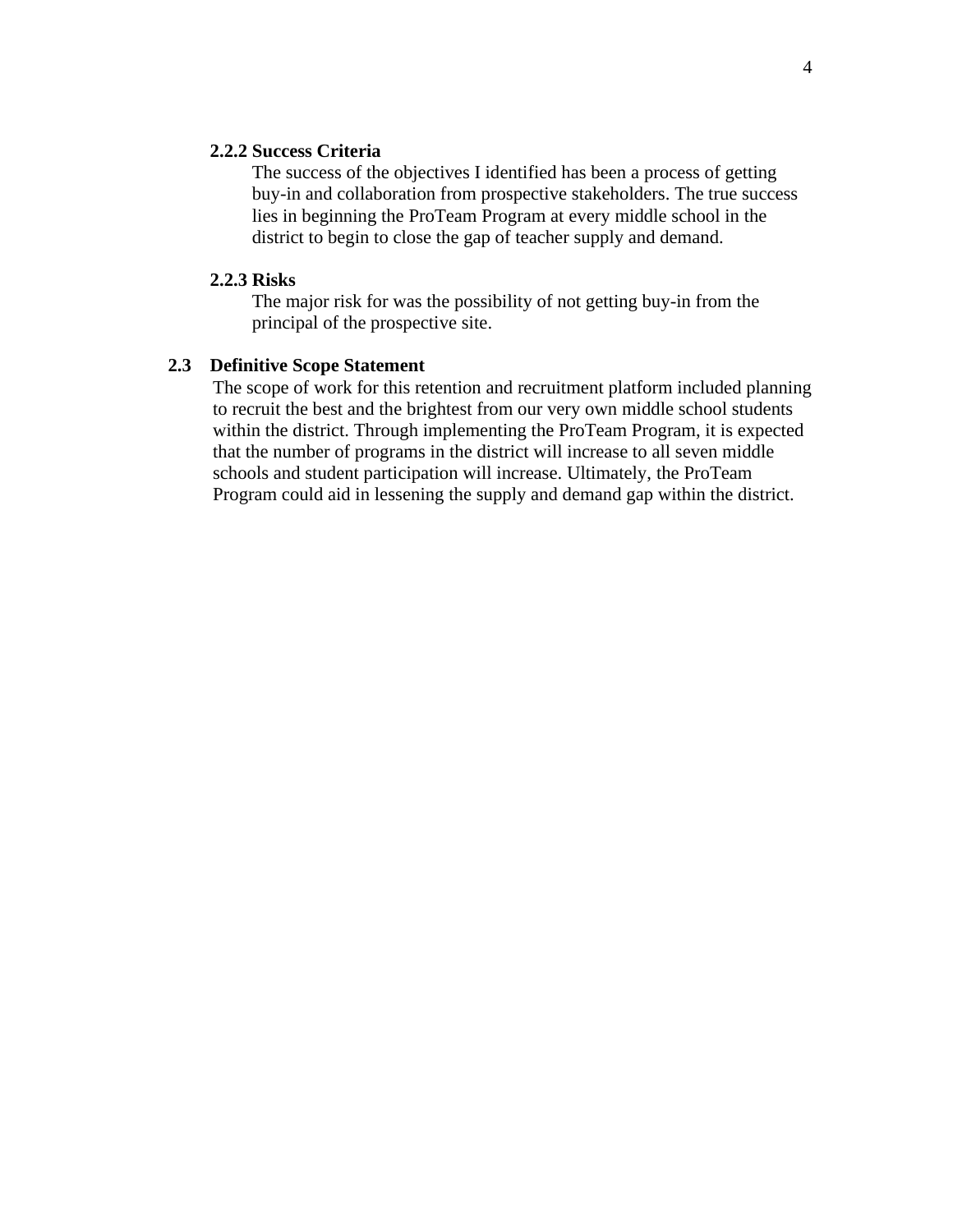### **3 Deliverables**

## **3.1 To Partnering Organization**

#### **Phase I**

| <b>Task</b>                         | Date                                |
|-------------------------------------|-------------------------------------|
| Communicate with ProTeam Program    | April 2019 (Estimated)              |
| <b>Facilitator at CERRA</b>         |                                     |
| Attend the ProTeam webinar          | April 2019 (Estimated)              |
| Research middle school with         | May 2019 (Estimated)                |
| ProTeam Program                     |                                     |
| Research middle schools in Richland | June, July, August 2019 (Estimated) |
| School District Two that could      |                                     |
| potentially be a good site to work  |                                     |
| towards implementing the program.   |                                     |

## **Phase II**

| <b>Task</b>                        | Date                      |
|------------------------------------|---------------------------|
| Communicate with potential site to | November 2019 (Estimated) |
| inquire about the possibilities,   |                           |
| procedures, and financials when    |                           |
| implementing the program           |                           |
| Site visit to a school already     | April 2020 (Estimated)    |
| implementing the program           |                           |

## **Phase III**

| <b>Task</b>                    | Date                     |
|--------------------------------|--------------------------|
| Propose possibility of ProTeam | January 2020 (Estimated) |
| Program for the 2021-2022      |                          |
| <b>Attend ProTeam Training</b> | June 9-10 (Contracted)   |

## **Phase IV**

| <b>Task</b>                 | <b>Date</b>             |
|-----------------------------|-------------------------|
| Projected implementation of | August 2021 (Estimated) |
| <b>ProTeam Program</b>      |                         |

## **3.2 From Student**

There are no additional deliverables to be provided by me at this time.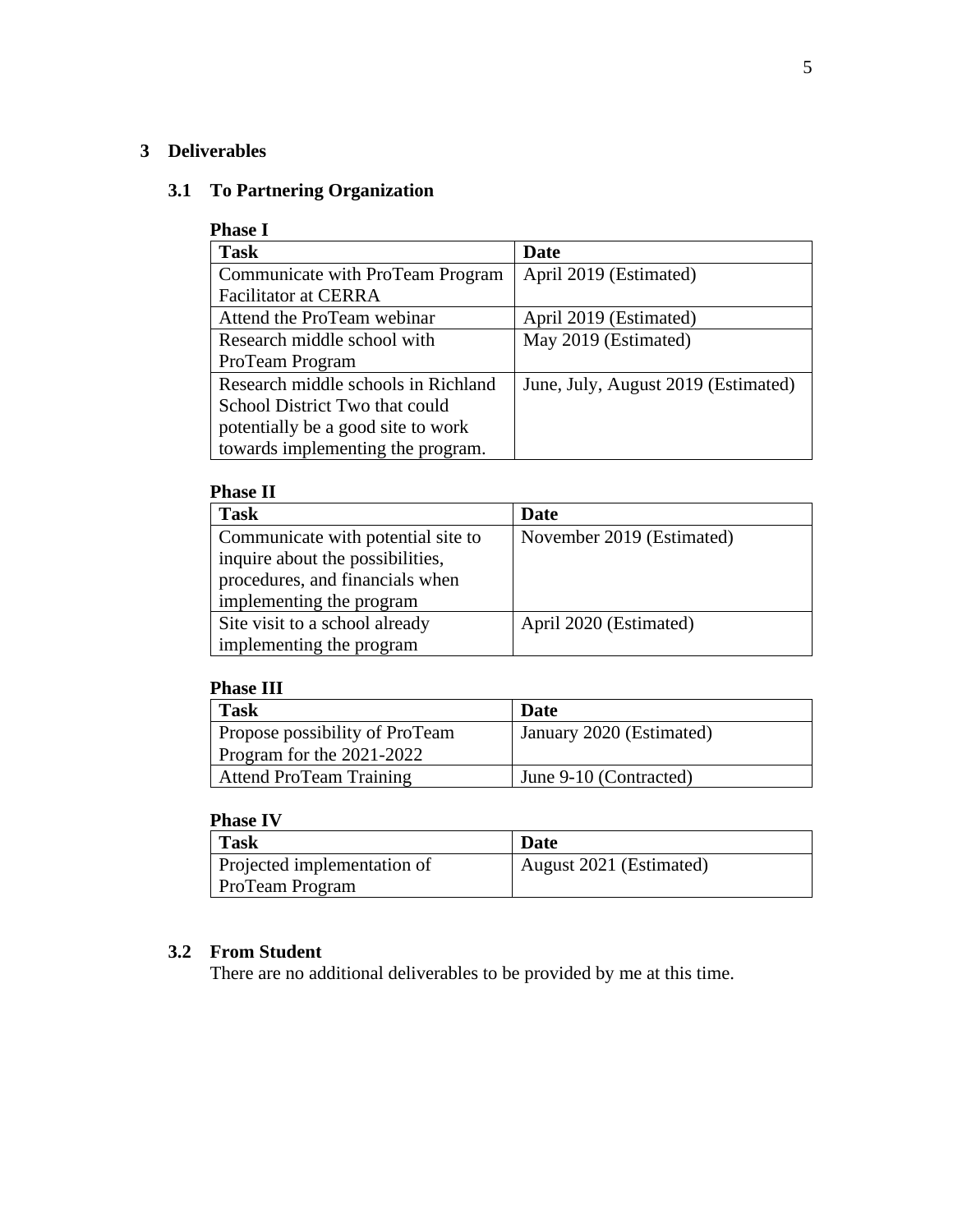#### **4 Project Approach**

#### **4.1 Project Lifecycle Processes**

The overall approach of this consultancy project was predicated upon my awareness of the potential consequences of a growing gap of teacher supply and demand. Over the course of several years, there has been a lack of student interest in entering the teaching profession. It is crucial for colleges and school districts to work collaboratively to recruit students into teacher preparation programs to create a more diverse pool of qualified teachers (Carothers et al., 2019). As a result, my undertaking of the project work was centered around beginning with one school in mind to begin the process of all middle schools in the district participating in the ProTeam Program over time. This project had to be separated into phases, because choosing a program in a school is an enormous responsibility. Principals have many decisions that are imperative to the success of the population they serve. Principals also must factor in the necessary personnel as well as training and student recruitment.

#### **Phase I Task Risk Management Project Changes** Communicate with ProTeam Program Facilitator at CERRA Low risk – Facilitators were available to provide information about the process Project changed from also including the high school Teacher Cadet Program to primarily focusing on the middle school ProTeam Program Attend the ProTeam webinar Low risk – I found the webinar easy to view and given pertinent information Research middle school with ProTeam Program Low risk – Information was readily available via website and information communicated via telephone or email as needed Research middle schools in Richland School District Two that could potentially be a good site to work towards implementing the program Low Risk – Information was readily available via website and information communicated via telephone or email as needed

## **4.2 Project Management Processes**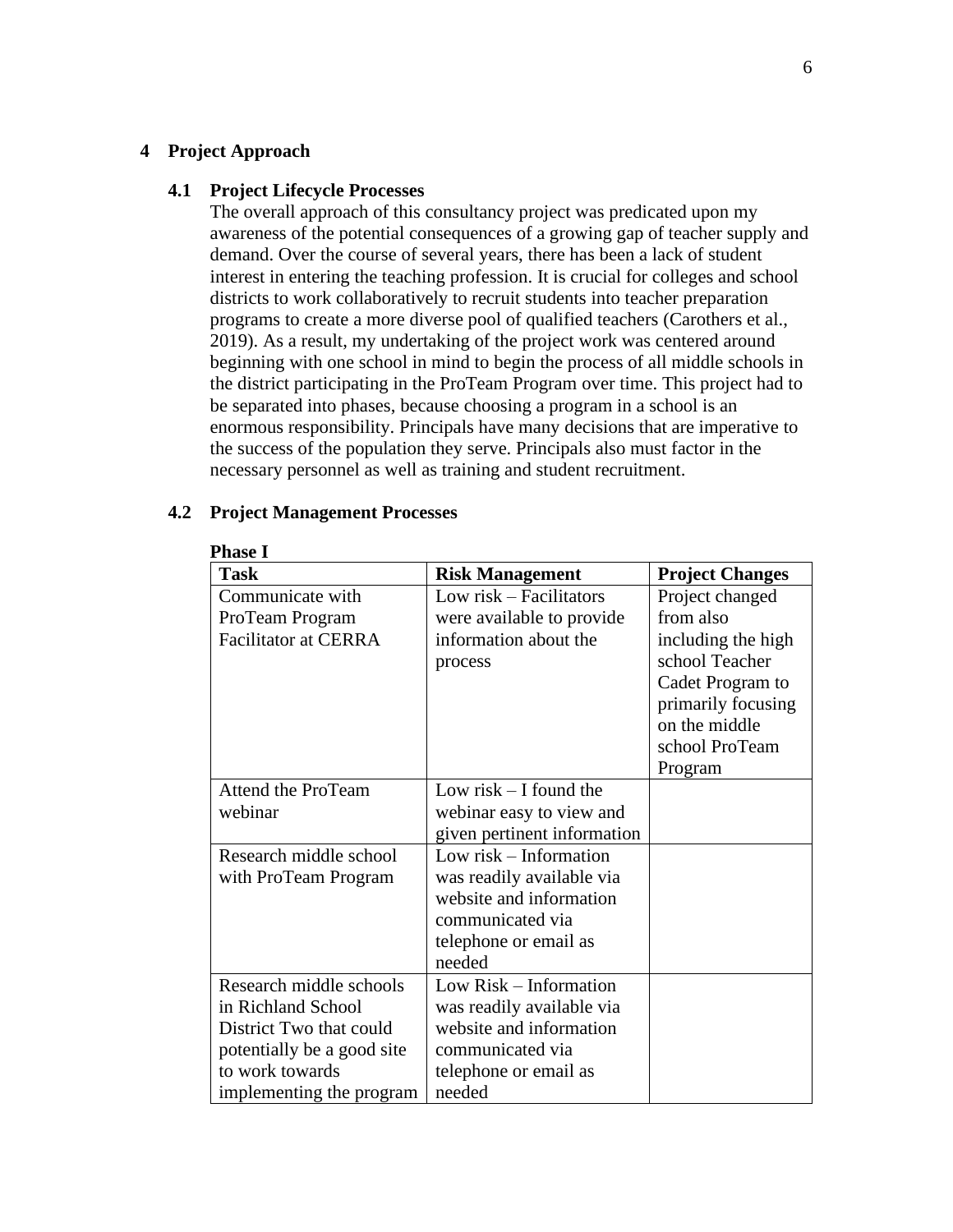### **Phase II**

| <b>Task</b>                         | Date          |
|-------------------------------------|---------------|
| Identify and communicate with       | November 2019 |
| potential site to inquire about the |               |
| possibilities, procedures, and      |               |
| financials when implementing the    |               |
| program                             |               |
| Site visit to a school already      | April 2020    |
| implementing the program            |               |

#### **Phase III**

| <b>Task</b>                    | Date             |
|--------------------------------|------------------|
| Propose possibility of ProTeam |                  |
| Program for the 2021-2022      | January 2020     |
| <b>Attend ProTeam Training</b> | June 9-10        |
| <b>Phase IV</b>                |                  |
| <b>Task</b>                    | Date             |
| Projected implementation of    | August 2021-2022 |
| ProTeam Program                |                  |

#### **4.3 Project Support Processes**

Throughout the duration of this consultancy project, the focus remained on a way to effectively combat the teacher shortage through innovative practices; however, as the project shifted, I streamlined the focus and worked closely with key partners to ensure that the different phases were completed professionally with fidelity.

#### **4.4 Organization**

#### **4.4.1 Project Team**

While the purpose of this project did not lend itself to having a formal organizational structure, I was in communication with necessary personnel crucial to the implementation of this purpose during the four different phases of this project. Some of the members who played a key role in the project were building administrators, district office personnel, ProTeam teacher, and ProTeam state facilitator.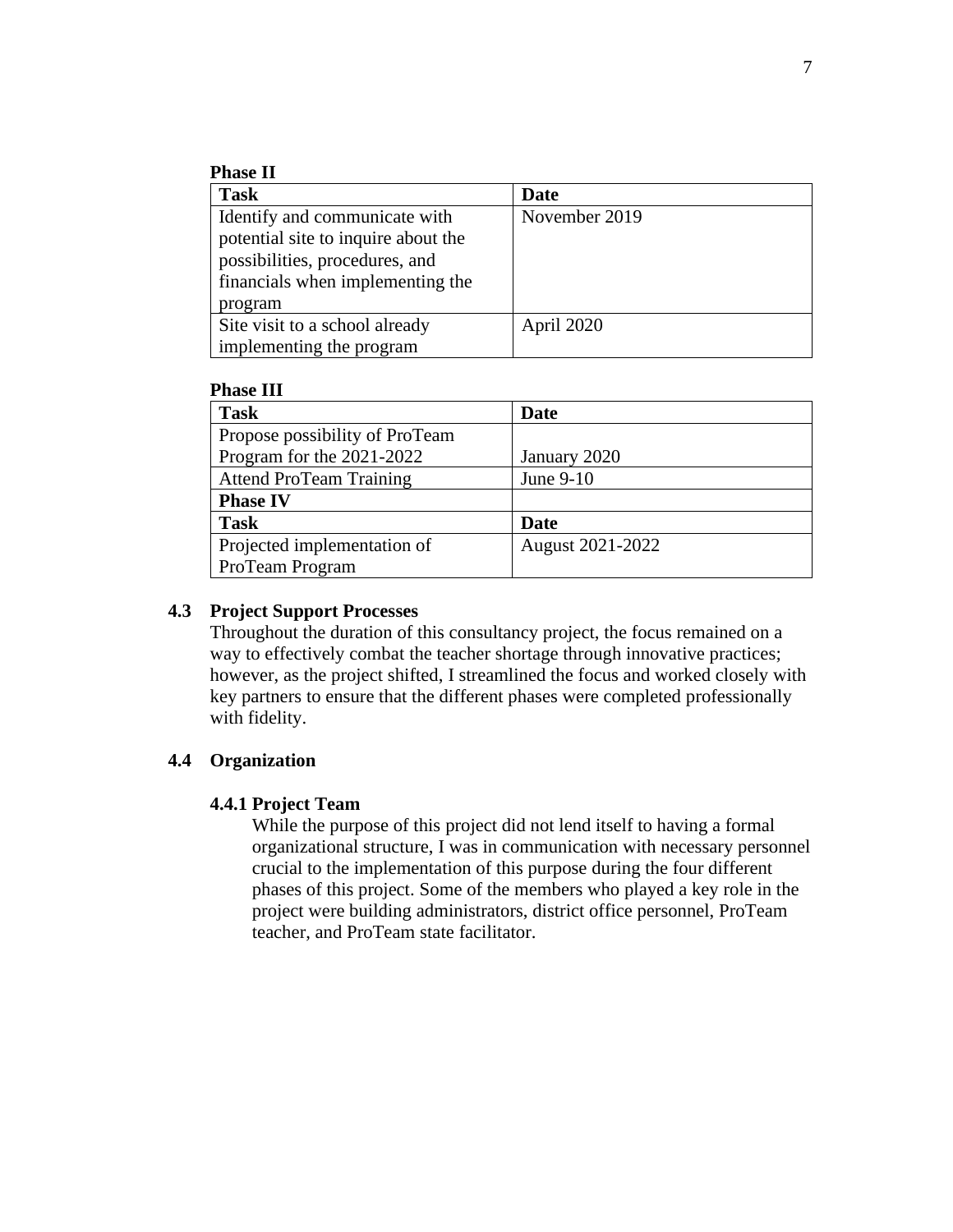

## **4.4.2 Mapping Between Richland School District Two and Student**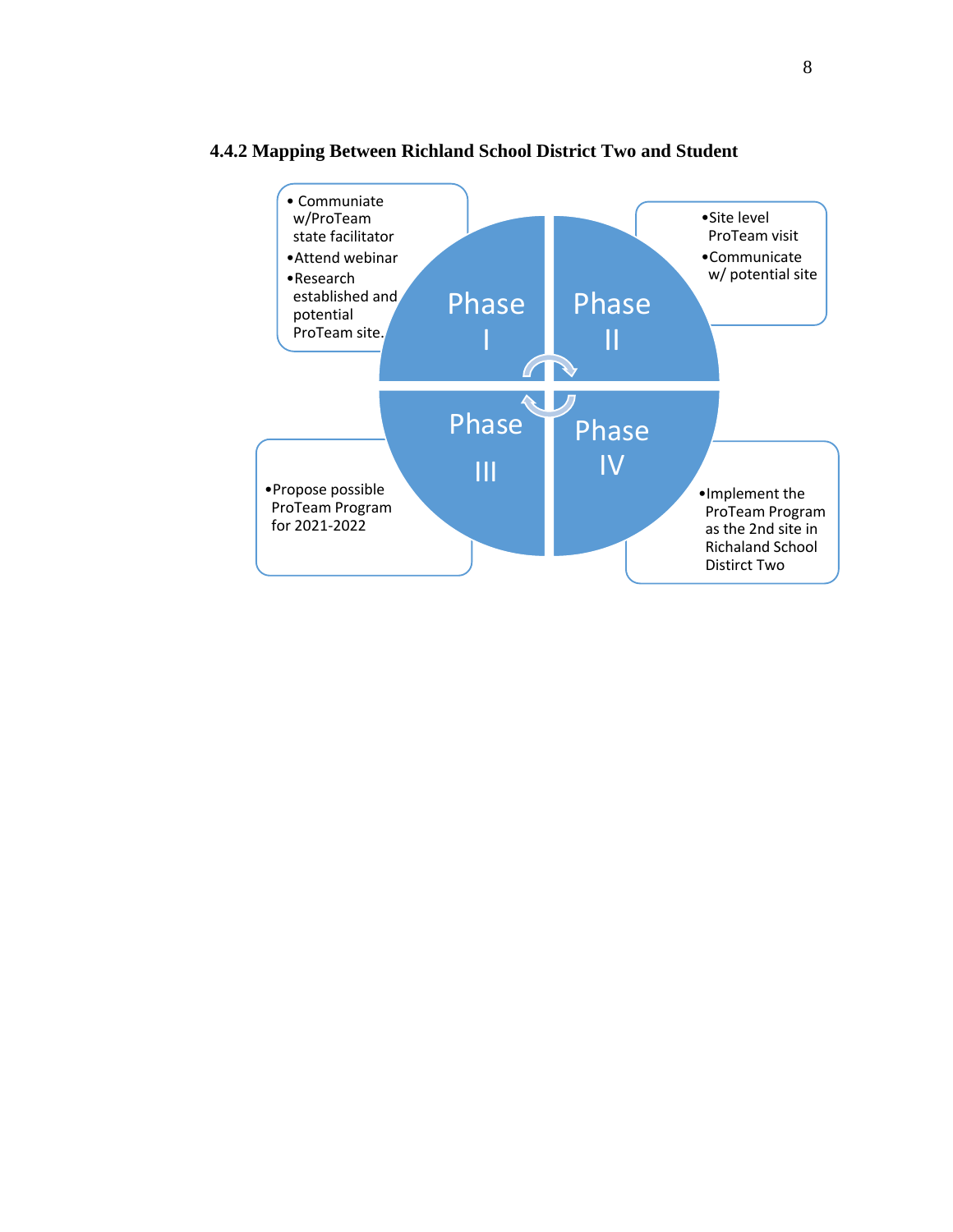## **5 Communications Plan**

I communicated with the building level administrator for the prospective site as well as the current site's principal. I also reserved decision-making permission with this consultancy project as to with whom to communicate and when and the ways in which the information was received.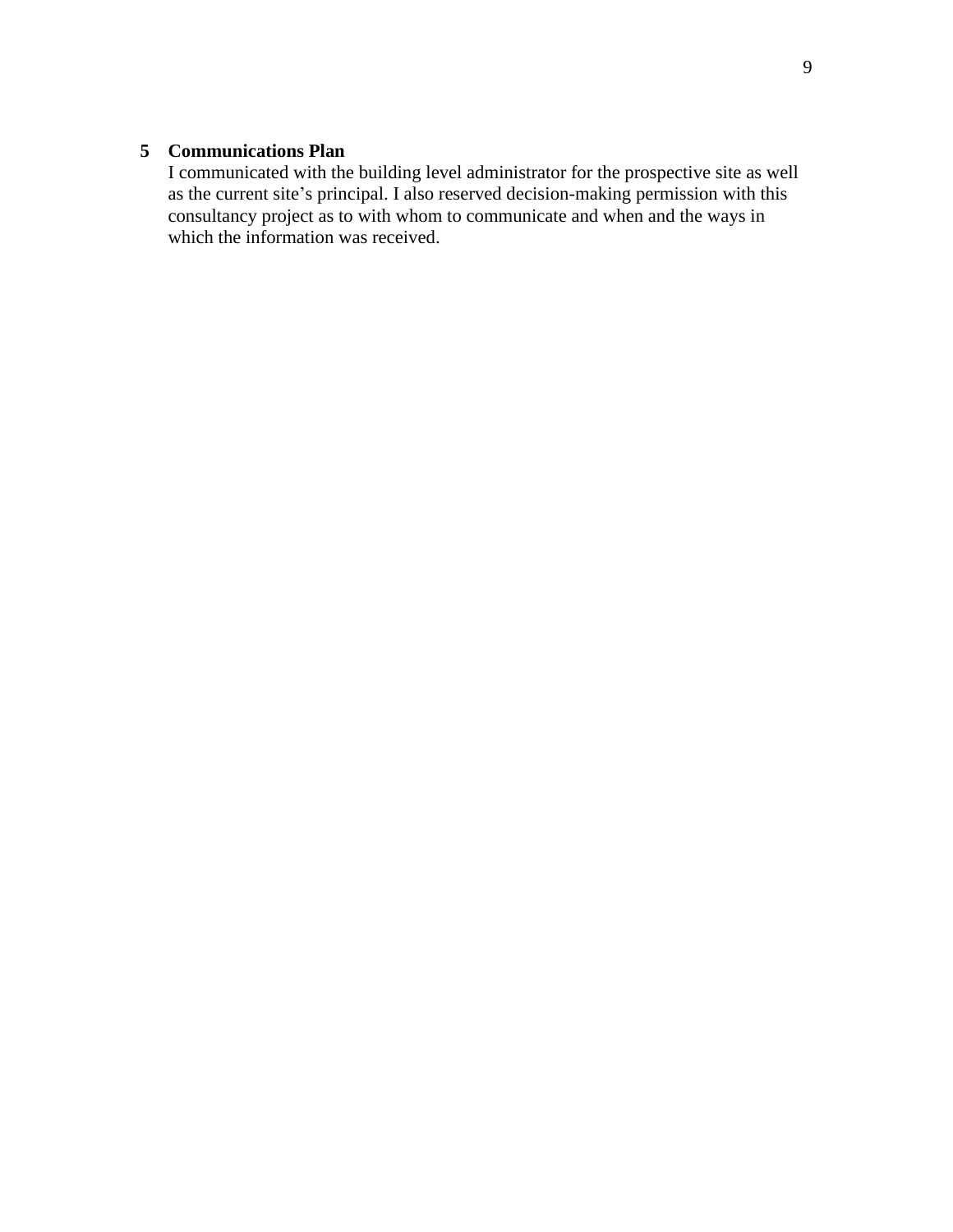#### **6 Work Plan**

#### **6.1 Work Breakdown Structure**

- a. Assist Richland School District Two in recruitment and retention through implementing the ProTeam Program in middle schools across the district. However, the immediate goal was to begin with focusing primarily on one site and continuing to stagger implementation throughout all middle schools.
	- i. To achieve this goal my plan was to work in partnership and communicate with a designated middle school currently not participating in the ProTeam Program as well as the one school in the district that was participating.
- b. Expose the prospective site and eventually all Richland School District Two middle schools to the benefits of implementing ProTeam into their curriculum for the future benefit of teacher recruitment and retention.
	- i. To achieve this goal, I communicated with the building administrator to work towards implementing the ProTeam Program in her building with the population she serves.

## **6.2 Resources**

- Annual cost: (varies: DreamQuest  $[8<sup>th</sup>$  ed.]; curriculum; training, site grant funds for materials, supplies, and classroom support; and percentage of salary and fringes of a full-time employee to teach the course)
- Funding sources: Education Improvement Act (EIA) funds; site grants from LEAs
- Staffing: Certified public school teacher
- Infrastructure/equipment needs: Basic classroom equipment
- Partner organizations: Future Educators Association, South Carolina teacher education institutions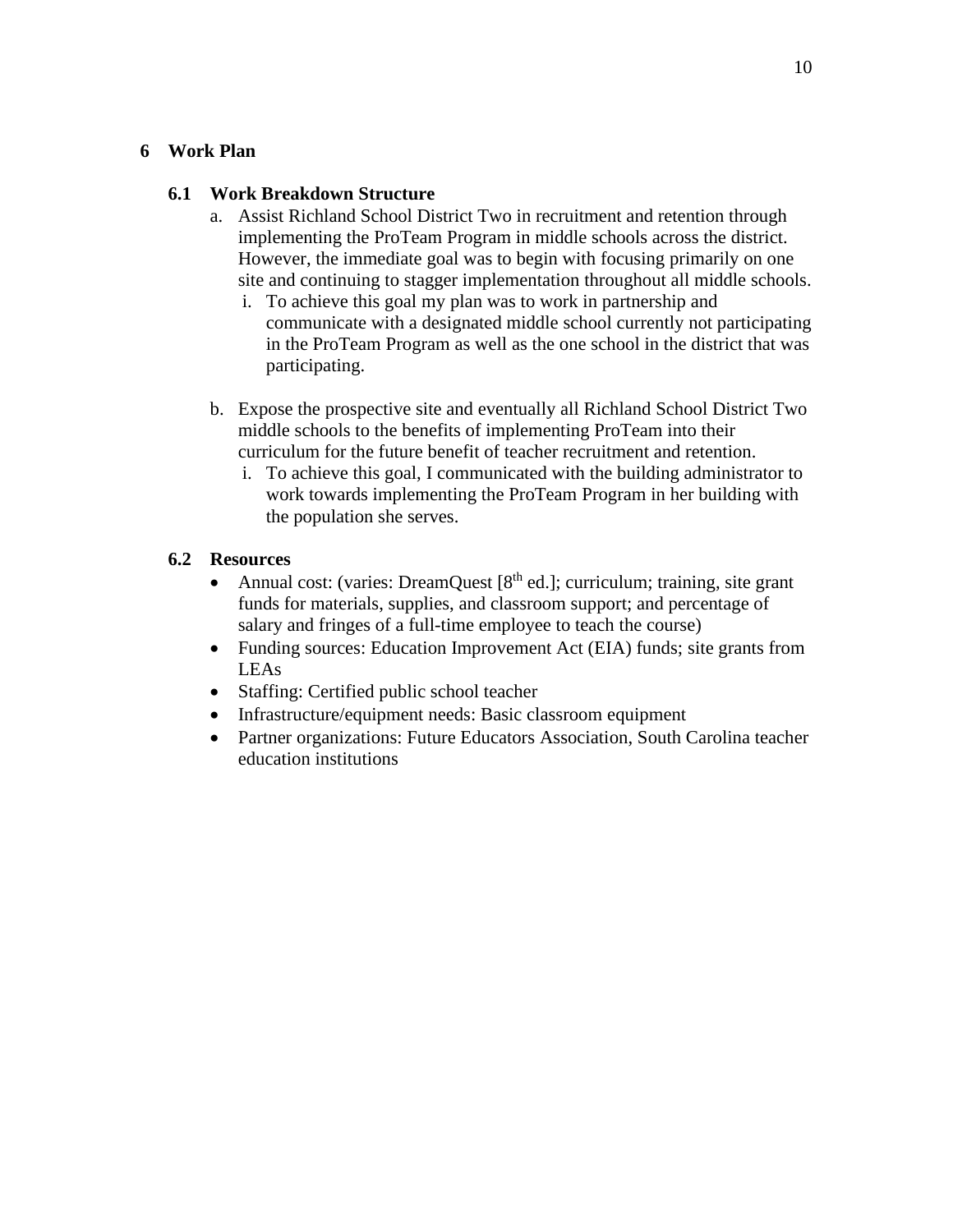## **7 Milestones**

| <b>Milestone</b> | <b>Title</b>                                         | <b>Forecast date</b> |
|------------------|------------------------------------------------------|----------------------|
| <b>Number</b>    |                                                      |                      |
|                  | Created consultancy purpose and identified rationale | $3-Dec-17$           |
|                  | along with organizational challenges                 |                      |
| 2                | Developed SMART goals and expected outcomes          | $6$ -May-17          |
|                  | (updated)                                            |                      |
| 3                | Developed scope of project                           | $15$ -April-19       |
| $\overline{4}$   | Partnering business benefits                         | 28-April-19          |
| 5                | Developed risk management plan                       | $May-19$             |
| 6                | Developed assumptions and constraints                | $May-19$             |
| 7                | Detailed strategies, responsibilities, and expected  | 14-July-2019         |
|                  | outcomes of project to include internal and external |                      |
|                  | communication plans                                  |                      |
| 8                | Developed an estimate of financial budget and        | $17$ -July- $19$     |
|                  | document assumptions and restraints                  |                      |
| 9                | Developed quality assurance plan and created a       | $25-Nov19$           |
|                  | PDSA Cycle                                           |                      |
| 10               | <b>Overall Performance and Reflection</b>            | 30-April 20          |
| 11               | <b>Executive Summary</b>                             | $6$ -May-20          |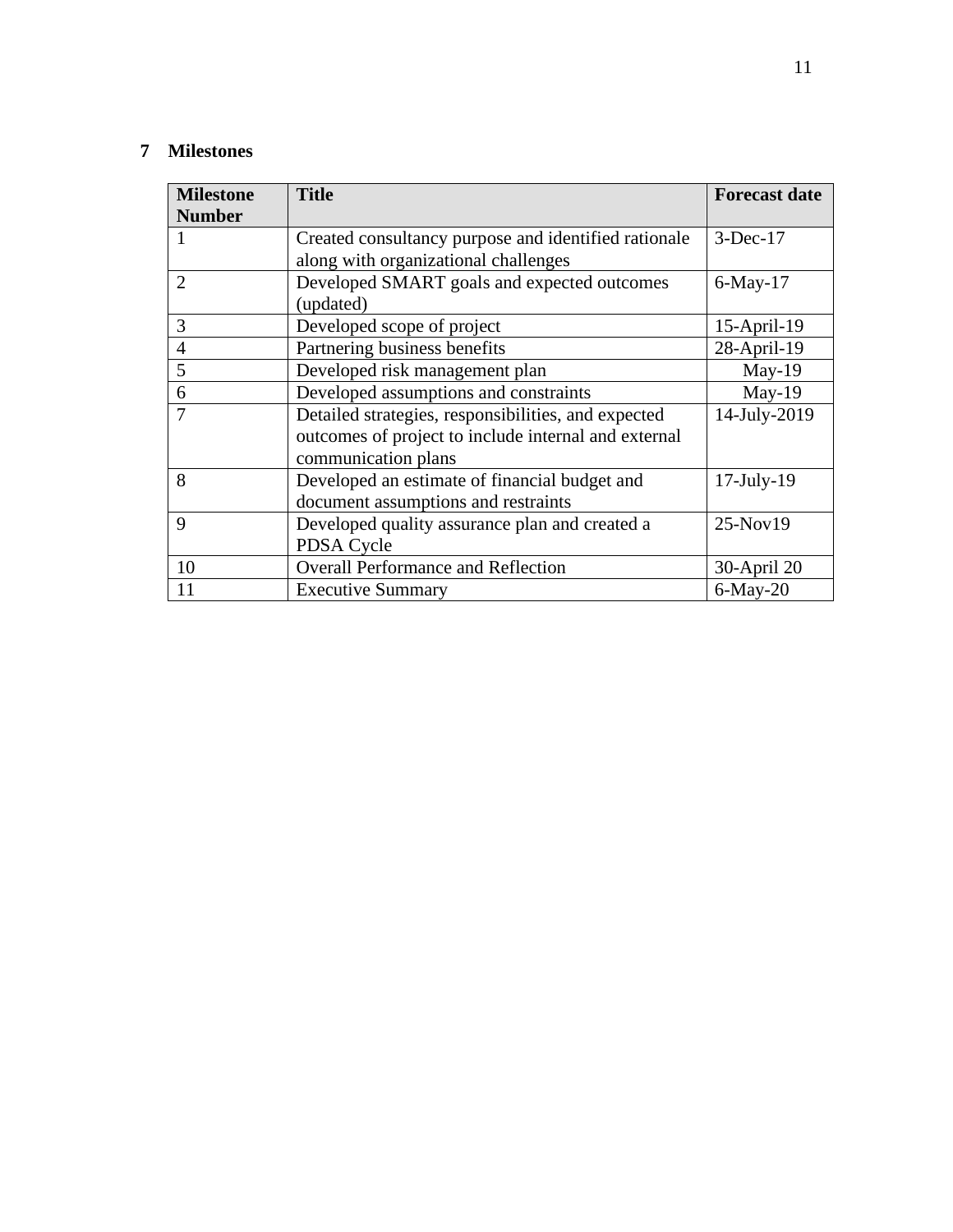#### **8 Metrics and Results**

The data collected for this project were both qualitative and quantitative, clarified as the mixed method approach. The quantitative data collected statewide revealed that during the 2018-2019 school year, there was a 25% increase in students from the previous 2017-2018 school year and has grown by more than 900 students since 2015. Since 2015, the number of sites has nearly doubled. Eight new sites and three reestablished sites were added for the 2018-2019 school year. The qualitative data are compiled via pre and posttest surveys used to determine student perceptions about education careers. There is also an end of course survey for the teacher to complete. This feedback is used to acquire information as to whether the coursework has helped to alter student views towards a career in education. CERRA is continuing to analyze data to decide if the ProTeam Program is successful in recruiting teachers to the profession, especially males and minorities.

| ProTeam         | 2015      | 2016      | 2017      | 2018      | 2019      |
|-----------------|-----------|-----------|-----------|-----------|-----------|
| <b>Students</b> | 22        | 26        | 30        | 40        | 50        |
| completing      |           |           |           |           |           |
| the program     |           |           |           |           |           |
| Male            | 628       | 973       | 1,012     | 1,245     | 1,554     |
| students        |           |           |           |           |           |
| Non-white       | 251       | 354       | 408       | 453       | 561       |
| students        |           |           |           |           |           |
| Funds           | \$123,180 | \$132,081 | \$144,740 | \$144,312 | \$103,203 |
| expended        |           |           |           |           |           |
| Funds           | \$196     | \$136     | #143      | \$116     | \$66      |
| expended        |           |           |           |           |           |
| per student     |           |           |           |           |           |

• In 2019, CERRA began utilizing revenue funds to offset administrative costs.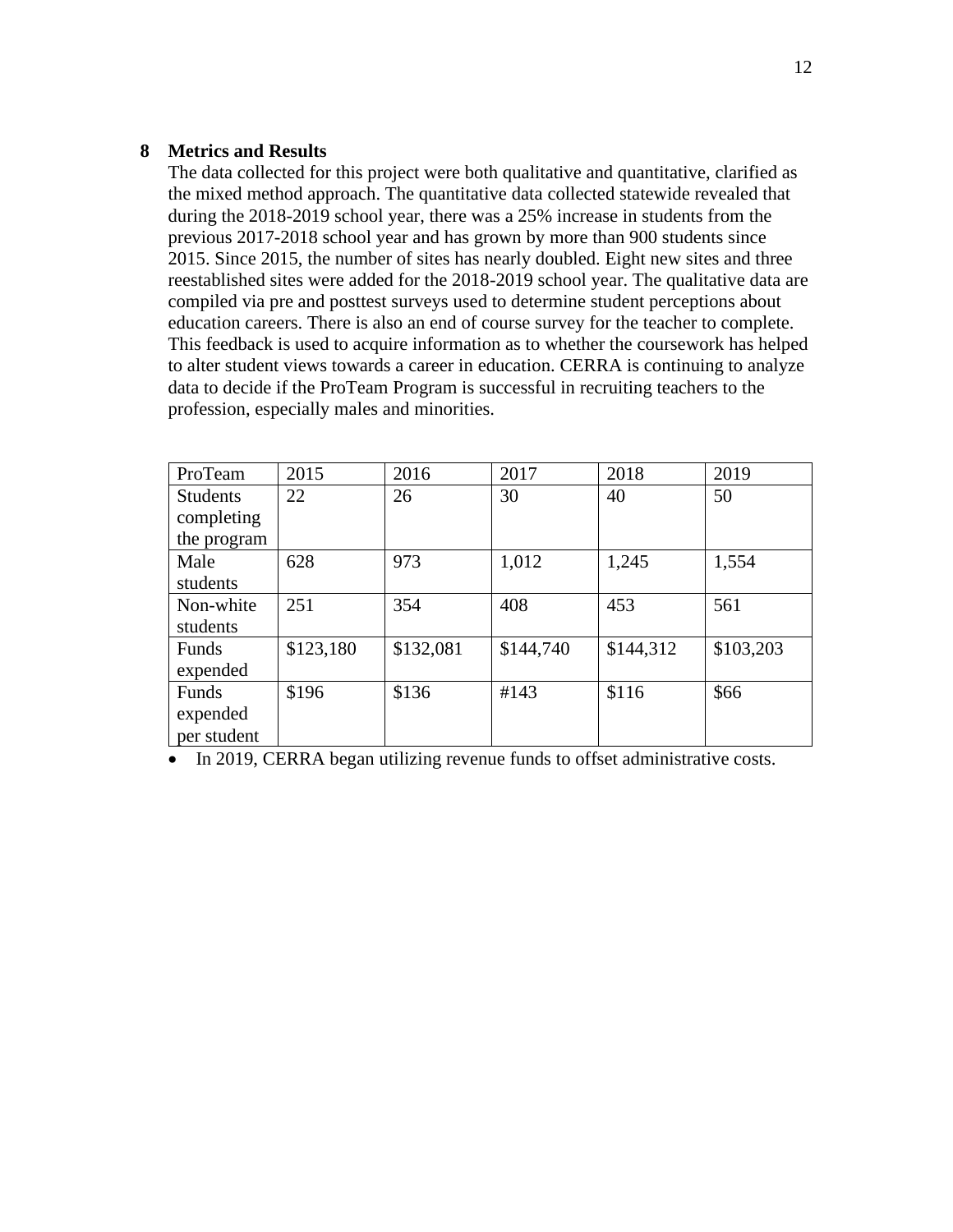## **9 Risks, Constraints, Assumptions**

## **9.1 Risks**

| <b>Risk</b><br><b>Description</b> | <b>Mitigation Plan</b><br>(what to do to<br>avoid the risk<br>occurring)                                                                                                                                                                                                                                                          | <b>Contingency Plan</b><br>(what to do if the<br>risk occurs)                                                                                                                                                                                    | <b>Impact</b><br>(what the<br>impact will<br>be to the<br>project if the<br>risk occurs) | <b>Likelihood of</b><br>occurrence (e.g.,<br>$\%$ , or<br>high/medium/low) |
|-----------------------------------|-----------------------------------------------------------------------------------------------------------------------------------------------------------------------------------------------------------------------------------------------------------------------------------------------------------------------------------|--------------------------------------------------------------------------------------------------------------------------------------------------------------------------------------------------------------------------------------------------|------------------------------------------------------------------------------------------|----------------------------------------------------------------------------|
| Principal<br>buy-in               | Recommend the<br>implementation<br>of the ProTeam<br>Program using<br>good solid<br>information<br>from the one<br>school in the<br>district that<br>already has a<br>program up and<br>running. If<br>possible, solicit<br>the help of the<br>current site<br>school personnel<br>to describe the<br>benefits of the<br>program. | If the risk occurs,<br>continue to reach<br>out to the principal<br>to see if there is<br>anything that can<br>be done to change<br>the decision, and<br>ask the reasoning<br>behind the decision<br>and if the time<br>frame can be<br>adjusted | If the risk<br>occurs, I will<br>move on to<br>another<br>school.                        | Medium/High                                                                |
| Student<br>interest               | Introduce the<br>program to<br>students in an<br>electrifying<br>manner to garner<br>excitement about<br>the program and<br>discuss the<br>purpose and the<br>benefits of the<br>program.                                                                                                                                         | Take some<br>prospective<br>undecided/decided<br>students to visit the<br>current site and/or<br>involve community<br>college partners                                                                                                           | If the risk<br>occurs, I will<br>move on to<br>another<br>school                         | Low/Medium                                                                 |
| Scheduling                        | Be intentional<br>and strategically<br>plan for a<br>program to be<br>implemented to<br>include<br>personnel<br>needed and if<br>another                                                                                                                                                                                          | Meet with current<br>ProTeam site to<br>troubleshoot and/or<br>meet with<br>scheduling<br>leadership team                                                                                                                                        | If the risk<br>occurs, I will<br>move on to<br>another<br>school                         | Low/Medium                                                                 |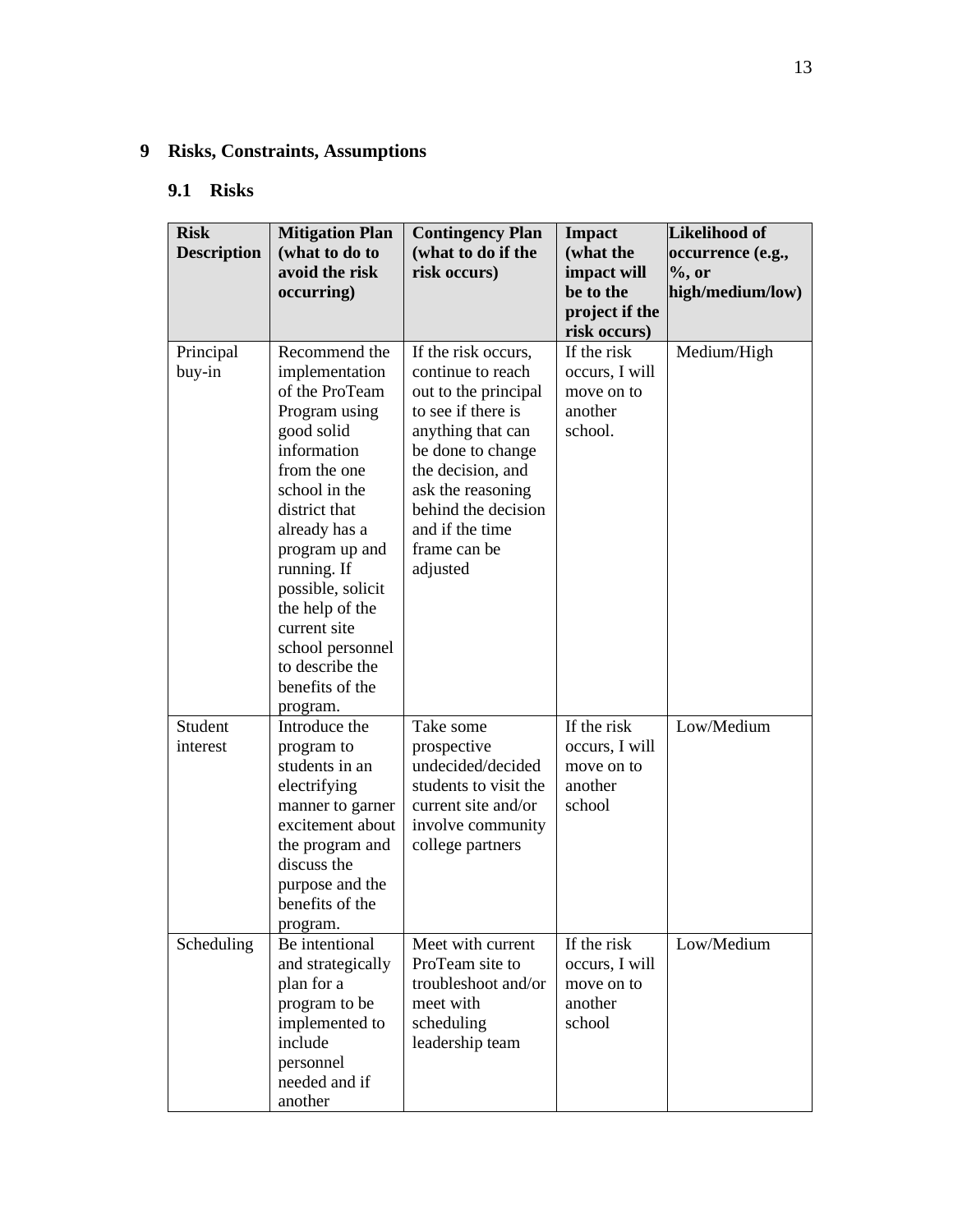|                  | program/class     |                     |               |             |
|------------------|-------------------|---------------------|---------------|-------------|
|                  | would need to be  |                     |               |             |
|                  | eliminated.       |                     |               |             |
| <b>Budgetary</b> | The school will   | The school would    | The ProTeam   | Medium/High |
| constraints      | need to apply for | have to apply the   | Program       |             |
|                  | the program in    | following year.     | would not be  |             |
|                  | an appropriate    |                     | implemented   |             |
|                  | time frame to be  |                     | for the       |             |
|                  | sure to be        |                     | current       |             |
|                  | included in the   |                     | school year   |             |
|                  | EIA budget for    |                     |               |             |
|                  | the following     |                     |               |             |
|                  | year. Early       |                     |               |             |
|                  | preparation is    |                     |               |             |
|                  | essential.        |                     |               |             |
|                  |                   |                     | There is      | Medium      |
| District         | Recommend the     | If the risk occurs, |               |             |
| buy-in           | implementation    | continue to reach   | always the    |             |
|                  | of the ProTeam    | out to the district | possibility   |             |
|                  | Program using     | level personnel to  | that the idea |             |
|                  | good solid        | see if there is     | is not        |             |
|                  | information       | anything that can   | accepted;     |             |
|                  | from the one      | be done to change   | however, I    |             |
|                  | school in the     | the decision, and   | can change    |             |
|                  | district that     | ask the reasoning   | the approach  |             |
|                  | already has a     | behind the decision | and continue  |             |
|                  | program up and    | and if the time     | to pursue the |             |
|                  | running. If       | frame can be        | program.      |             |
|                  | possible, solicit | adjusted            |               |             |
|                  | the help of the   |                     |               |             |
|                  | current site      |                     |               |             |
|                  | school personnel  |                     |               |             |
|                  | to describe the   |                     |               |             |
|                  | benefits of the   |                     |               |             |
|                  | program.          |                     |               |             |

#### **9.2 Constraints**

- Although the district is forward thinking, they are participating in various initiatives such as the Think Tank/Innovation Projects and recently receiving training in 2018-2019 to become an AVID District.
- There is only one ProTeam Program being implemented in the district and it is relatively new and may not have enough data to consider establishing another like program.
- There are time constraints to be a part of this program and receive allocated funds to become a ProTeam school.
- The entire purpose of this project is for teacher retention and recruitment; however, if there is another core subject area that is experiencing a shortage, there may not be a teacher available to teach the class.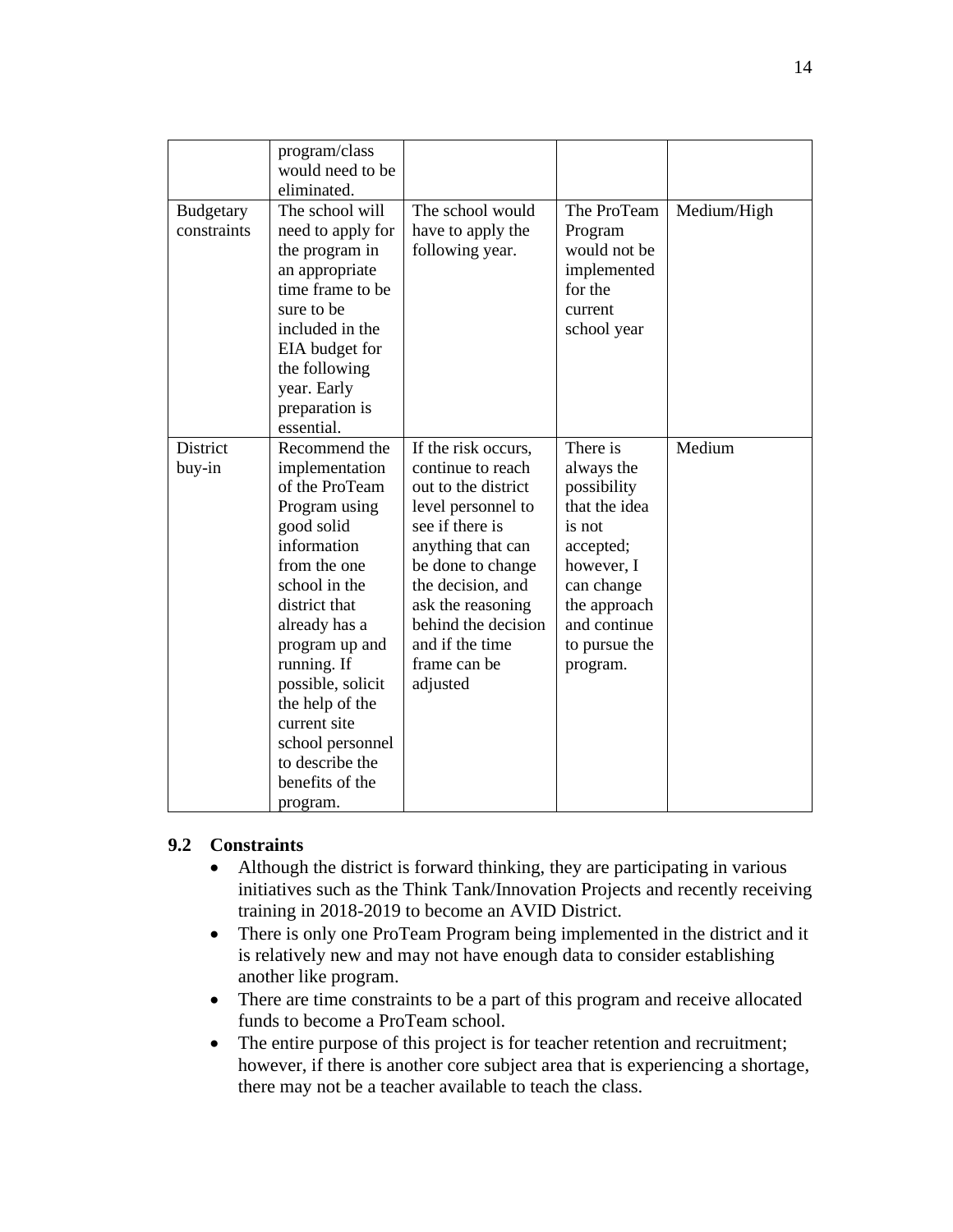## **9.3 Assumptions**

- As a result of this consultancy project, I assume there is an urgent need to reach students at a young age to expose them to the positives and benefits of pursuing a career in education.
- As a result of researching the data on the need for more males and minorities in education, the ProTeam Program is a practical and reasonably inexpensive (from a district perspective) way in which to attempt to alleviate the teacher supply and demand gap.
- I assume the district will find that this will be a good solution to recruiting and retaining the best and brightest of our very own Richland School District Two children.
- I assume the ProTeam Program will make a difference in the future of teacher recruitment and retention for Richland School District Two.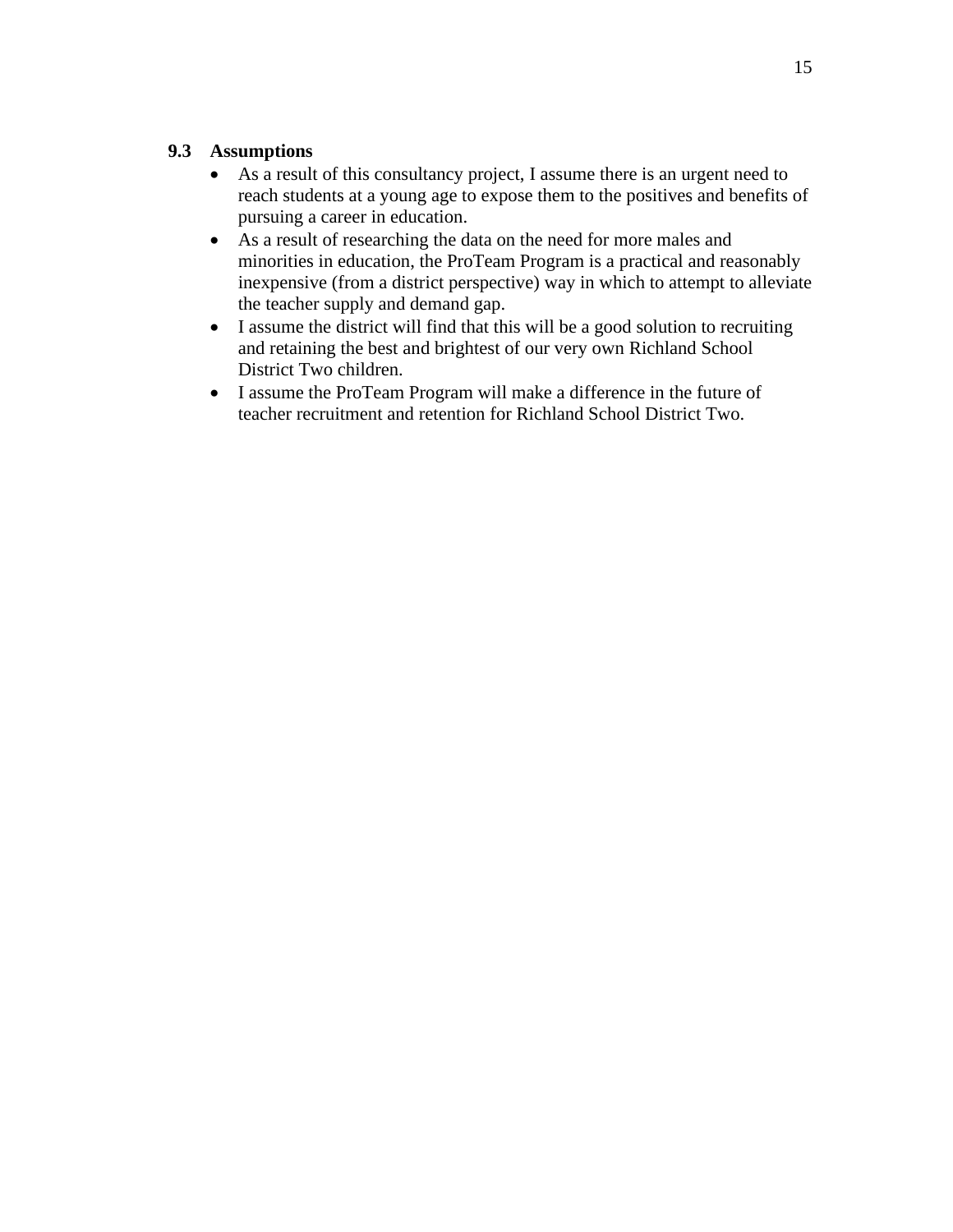#### **10 Financial Plan**

This current budget is based on a 1-year plan.

In the fiscal year 2018-2019, the South Carolina minimum salary schedule increased the starting pay from \$32,000 to \$35,000 and the maximum pay from \$65,378 to \$68,000; the state minimum salary schedule could be simplified across five career bands. The ProTeam program requires a certified public school teacher; as a result, the amount needed in the first year of this program depends upon the pay scale of the teacher. Other than teacher salary, the cost for the implementation of the program is waived for all South Carolina public schools.

The only other expenses to the school would be classroom resources; and in the past, the state has distributed between \$200-\$250 to be used for classroom set up and supplies for all certified classroom teachers. The DreamQuest curriculum is used for the ProTeam Program, and that is also of no cost to the school.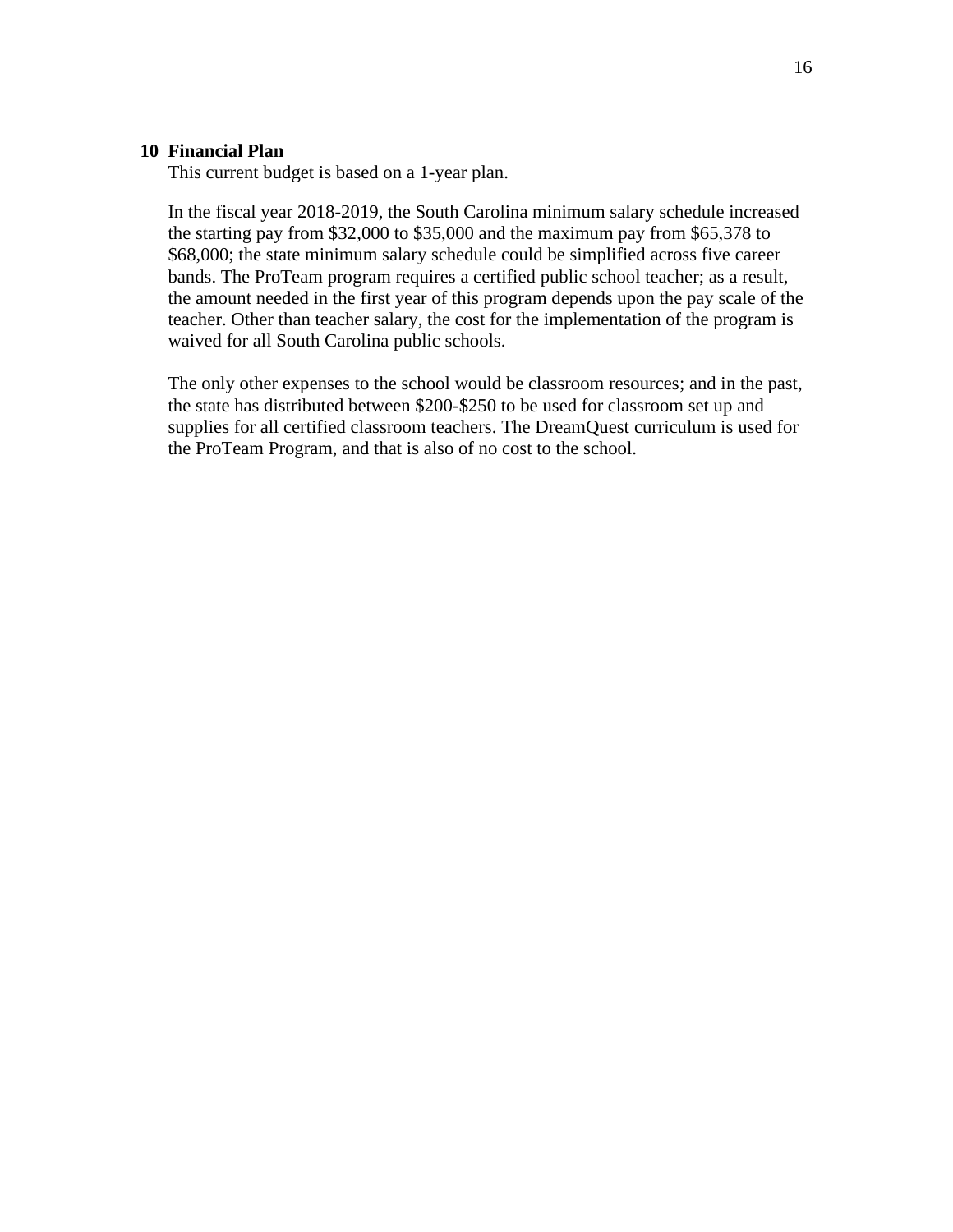#### **11 Quality Assurance Plan**

In determining the overall effectiveness of this project, the purpose of the ProTeam Program will be examined utilizing the Plan-Do-Study-Act (PDSA) model.

#### **Plan**

I evaluated the teacher and supply demand within the teaching profession and identified trends of a massive teacher shortage forecasted for the foreseeable future. There is a significant challenge in recruiting and retaining teachers in the public school setting. With the information gathered and researched, I determined it would be beneficial to implement the ProTeam Program within all middle schools in the district but to begin with a staggered approach. The first implementation will be done in Richland School District Two during the 2021-2022 school year.

#### **Data Collection Plan**

The information that is important to collect is to prove and convince the partnering organization that there is a need for the ProTeam Program within a designated school and our district. The data will be collected from CERRA; Kelly Mill Middle School, a site already implementing the program; and Summit Parkway Middle School, the designated site. The data will be collected through research, observations and surveys.

#### **Do**

I will observe the already established Kelly Mill ProTeam Program and research the prospective site, Summit Parkway Middle School. A pre and postsurvey will be given to the students already enrolled in the program and analyzed to measure their interest. I will communicate with the appropriate personnel at each prospective site.

Attend the ProTeam virtual training on June 9-10, 2020.

#### **Study**

After the program has been implemented, student success will be tracked beginning the 2021-2022 school year.

Use both quantitative and qualitative data to assess the effectiveness of the program.

Summarize and reflect on what was learned and what could be done differently.

#### **Act**

After assessing the effectiveness of the program, I will compare and contrast student pre and postsurvey data to analyze whether students who are participating in the program meet the objective and goals established for this project. Based on all the information gathered, recommendations will be made for when and how to implement ProTeam in the next middle school.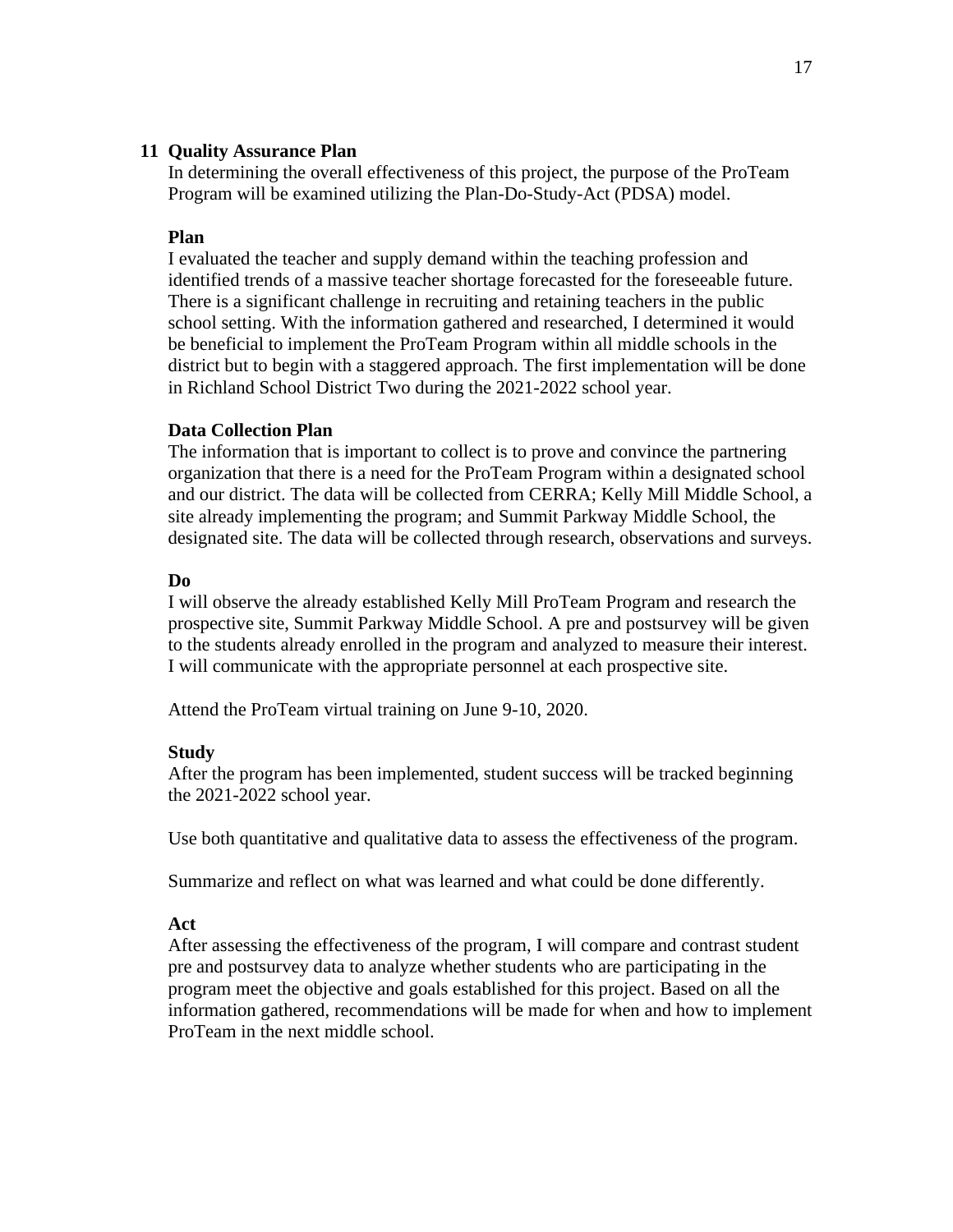#### Appendix

#### Professional Literature Review

## **The Effects of Teacher Recruitment and Retention Based on High School Exposure and Preservice Preparation**

 Over the last 10 years, fewer high school graduates have shown an interest in pursuing a career in education (Christensen et al., 2019). Providing students with early exposure to teaching experiences has a positive impact on high school students and the perceptions of teaching. Contrary to popular belief, the decision of students in high school who choose not to pursue a career in education has less to do with low salaries and more to do with self-efficacy for teaching and having the confidence that they would be a good teacher (Christensen et al., 2019). Students were not as concerned with teaching conditions or expectations (Christensen et al., 2019). Educators need to be cautious in their conversations about education; young people are listening. Educators are walking advertisements, and words spoken can suggest life or death to the profession. It is crucial for colleges and school districts to work collaboratively to recruit students into teacher preparation programs to create a more diverse pool of qualified teachers (Carothers et al., 2019).

 Teacher preparation in college plays an essential role in creating high-quality teachers. Research shows that recruiting and retaining exceptional teachers is vital for student academic success (Vagi et al., 2017). Taking the time to invest in future teachers and supply them with confidence is a great recruiting tool. The quality of effective teaching strategies of preservice teachers is strongly related to remaining in the profession for the first 2 years of employment (Vagi et al., 2017). There have been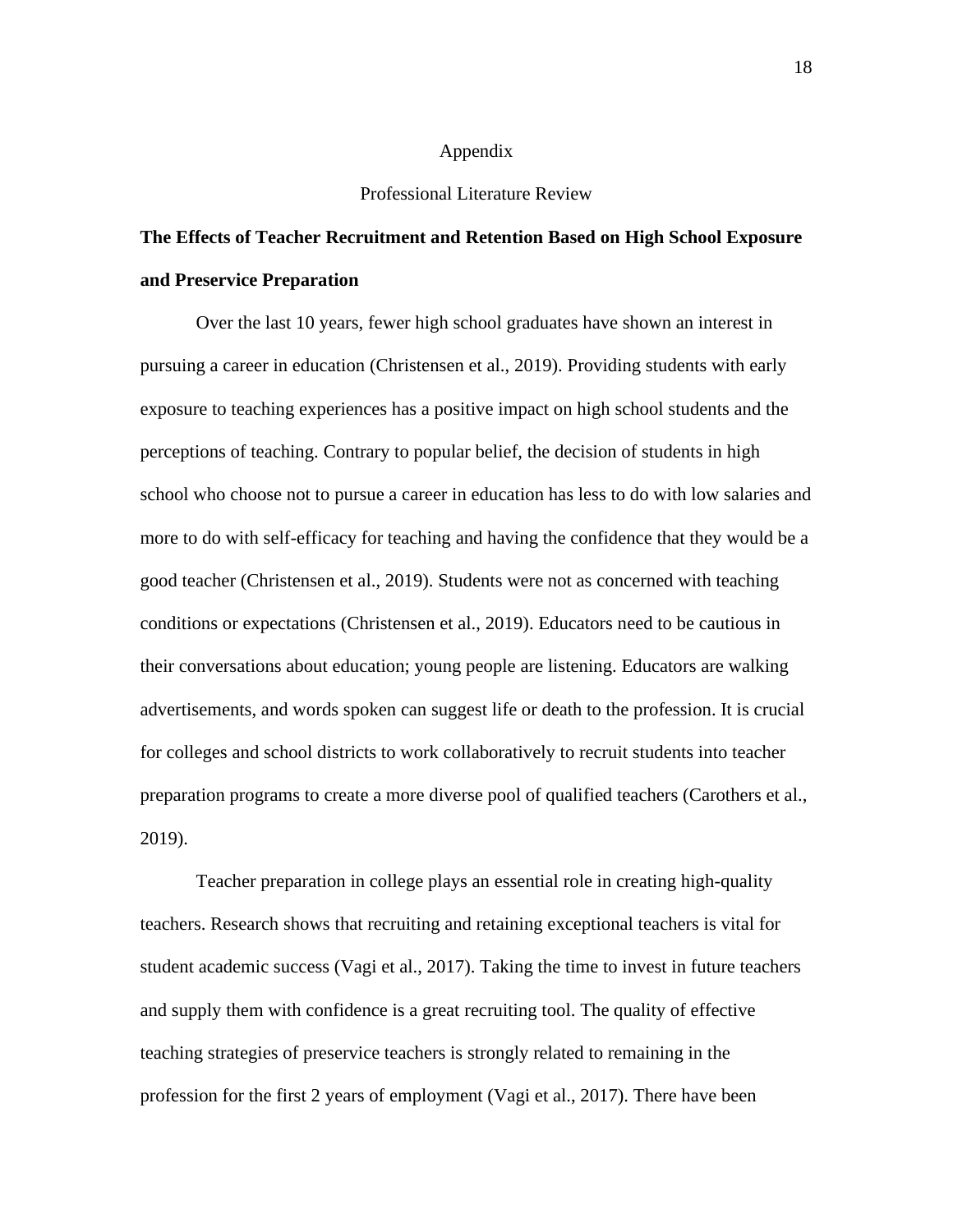concerns about the quality of teacher preparation programs, and there has been a push to hold institutions more accountable for graduate outcomes after entering the profession (DeAngelis et al., 2013).

#### **Strategies for Minority Teacher Recruitment and Retention**

There is a need to close the racial gap within the teaching workforce in the United States. Minority teachers continue to represent a small percentage of the teaching force. The United States Department of Education (2016) reported that most students in public education are of color, but 82% of the teachers are Caucasian (Carothers et al., 2019). Research shows that diversity in schools, including the racial diversity of teachers, can provide significant benefits to students by providing positive role models and dispelling certain stereotypes (Carothers et al., 2019).

The underlying notion is that the racial and ethnic makeup of the teaching force should match the racial/ethnic makeup of the school and that of the larger society (Ingersoll et al., 2019). The Education Commission of the States and the National Collaborative of Diversity in the Teaching Force have been strong proponents of implementing initiatives to recruit minority candidates into teaching (Ingersoll et al., 2019).

 There have been organizations over the past several decades that have advocated for and implemented various initiatives designed to recruit minority teachers (Ingersoll et al., 2019). In the late 1980s, the Ford Foundation, among other organizations, committed to funding the recruitment and preparation of minority teachers. They focused on reaching out to prospective educators as early as high school and partnered with 4-year colleges. They also offered career opportunities for paraprofessionals (Ingersoll et al.,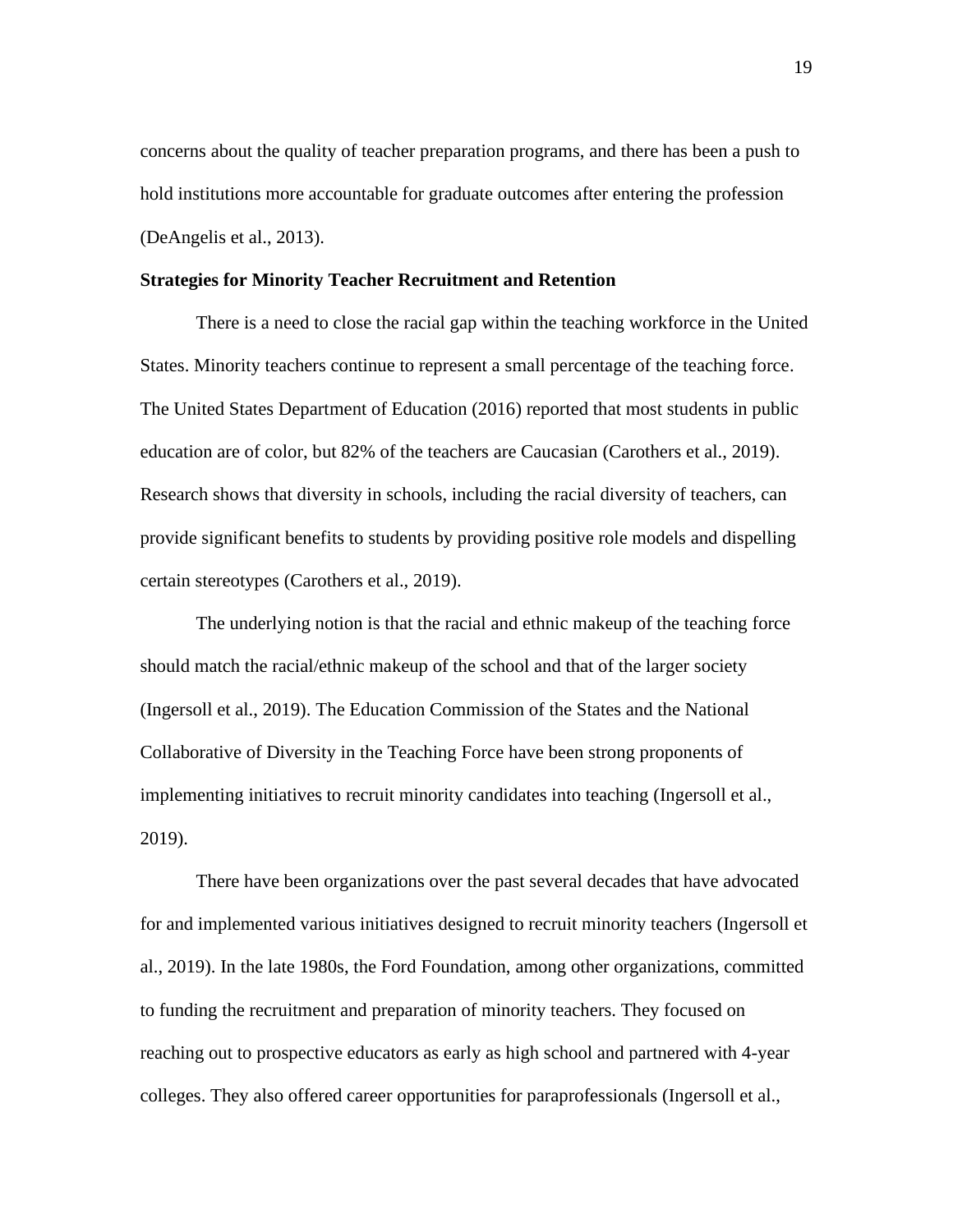2019). Another organization, TEAMS (Teacher Education for the Advancement of Multicultural Society), is a Teaching Fellowship Program that is a collaborative model to attract a diverse group of teachers and paraprofessionals in urban areas. TEAMS implements a model for teacher development through having candidates attend seminars and take part in a required service learning project to help develop practical skills for building classroom communities. A huge incentive is that students earn an educational award of over \$4,000 for 2 years while teaching at an urban public school. This collaborative effort provides teachers with pedagogical seminars to include, but not be limited to, assisting in building a repertoire of best teaching practices and networking with peers (Nunez & Fernandez, 2006).

#### **Influencers and Motivators to Improve Teacher Recruitment and Retention**

Administrators appear to be a critical factor in teacher attrition. The importance of administrative support is vital. School leaders matter to teachers and students. According to research, building leaders impact student achievement by their influence on school culture to include providing the necessary resources, building community, and advocating for the school (Boyd et al., 2011). A study of the relationships between school contextual factors and teacher retention in New York City found there were very few teachers who were dissatisfied with colleagues, school facilities, school safety, or even testing practices (Boyd et al., 2011). However, over 40% of teachers surveyed identified dissatisfaction with administration (Boyd et al., 2011). Policies that are geared more towards improving school administrators may be effective in reducing teacher turnover (Boyd et al., 2011).

 Teacher recruitment, teacher preparation, and development are the cornerstones of creating effective teachers. Recruitment practices in other countries expand the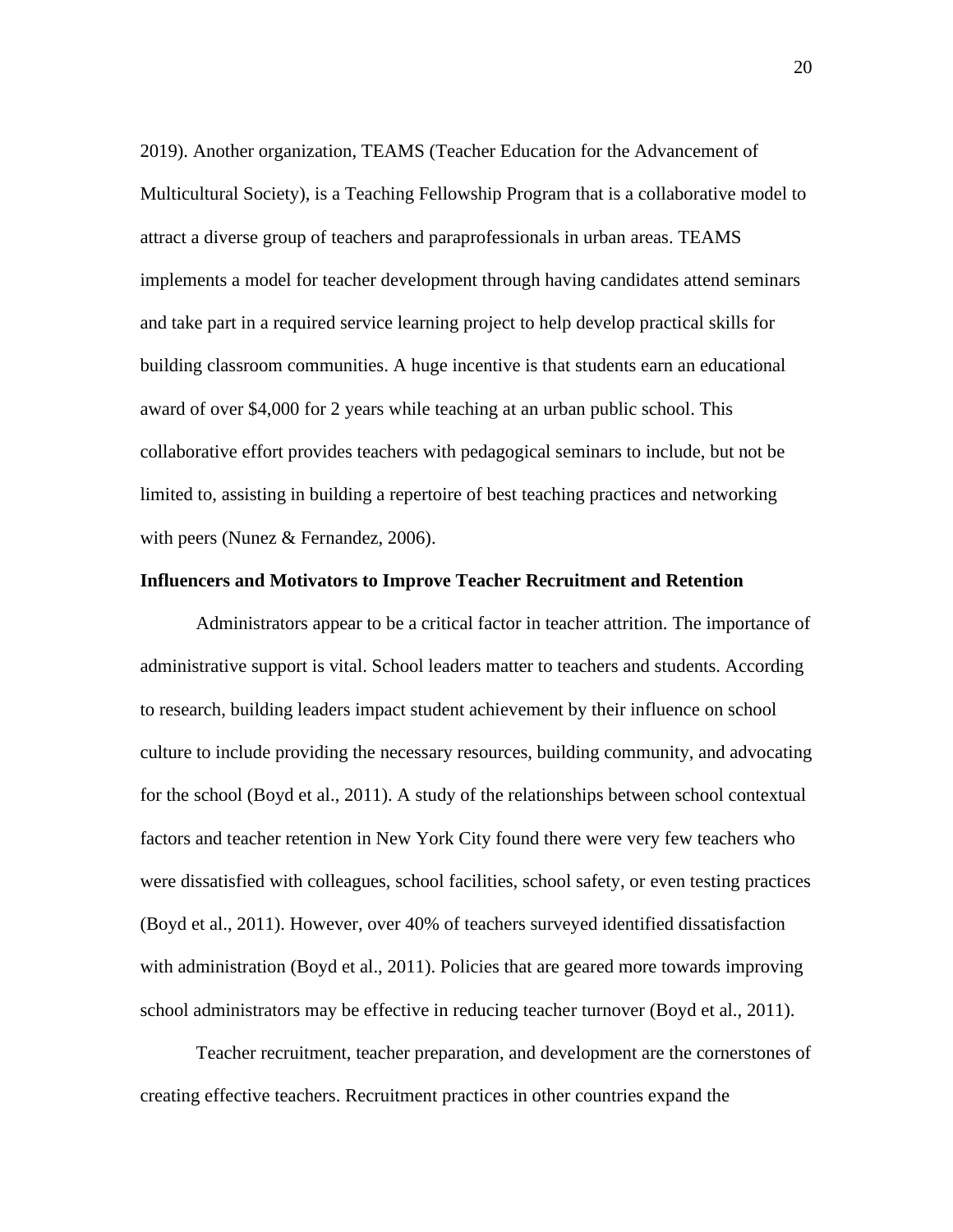possibilities from a systems perspective and offer motivations to becoming a teacher (Darling-Hammond, 2017). Entry into the profession of education varies in different countries, and they have been able to find success. Countries focused on a strong understanding of teacher retention understand the preparation and support needed. Other countries provide substantial financial support to relieve some of the costs of teacher training. In countries such as Finland, Singapore, and Canada, a significant portion of their education is funded by the government, and candidates earn a stipend while receiving a rigorous program of preparation. After the programs are completed, there is a systematic induction and mentoring program for novice teachers. They are allowed to have a lighter course load and attend courses on classroom management and counseling. The Toronto District School Board has a 4-year model of instruction to include mentoring, on the job learning, and summer professional learning. Between the years of 2005-2010, they have retained over 98% of first-year hires (Darling-Hammond, 2017).

#### **Summary**

 In each of the articles, the common theme is that there is a need for better practices in teacher recruitment and retention for the future survival of public education. We need to take proactive measures of recruiting and attracting high school students to commit to being a part of the profession that creates all others. As a profession, educators need to be intentional in the efforts to support preservice and novice teachers. Early years are crucial for teachers to be expertly coached to help in overcoming weaknesses that may prompt them to leave the profession. There needs to be a continued push to recruit more minority teachers as the nation's student body has grown more diverse, and the teaching force has not kept pace (Ingersoll et al., 2019). We are currently in the most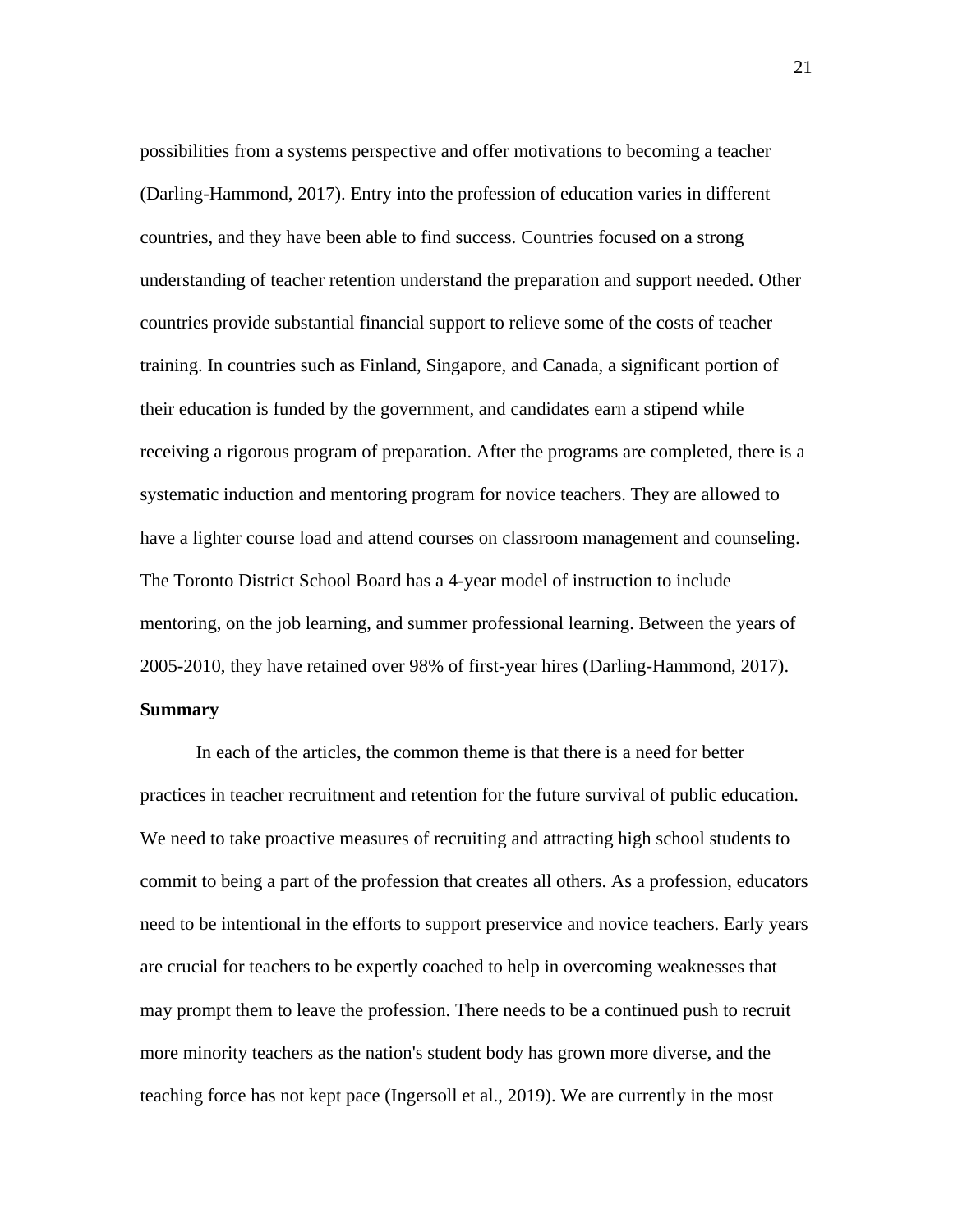substantial teacher shortage in the history of the United States, and something must be done to recruit and retain the best and the brightest for our country to continue to remain as a nation that values education and is equipped to compete in a global society.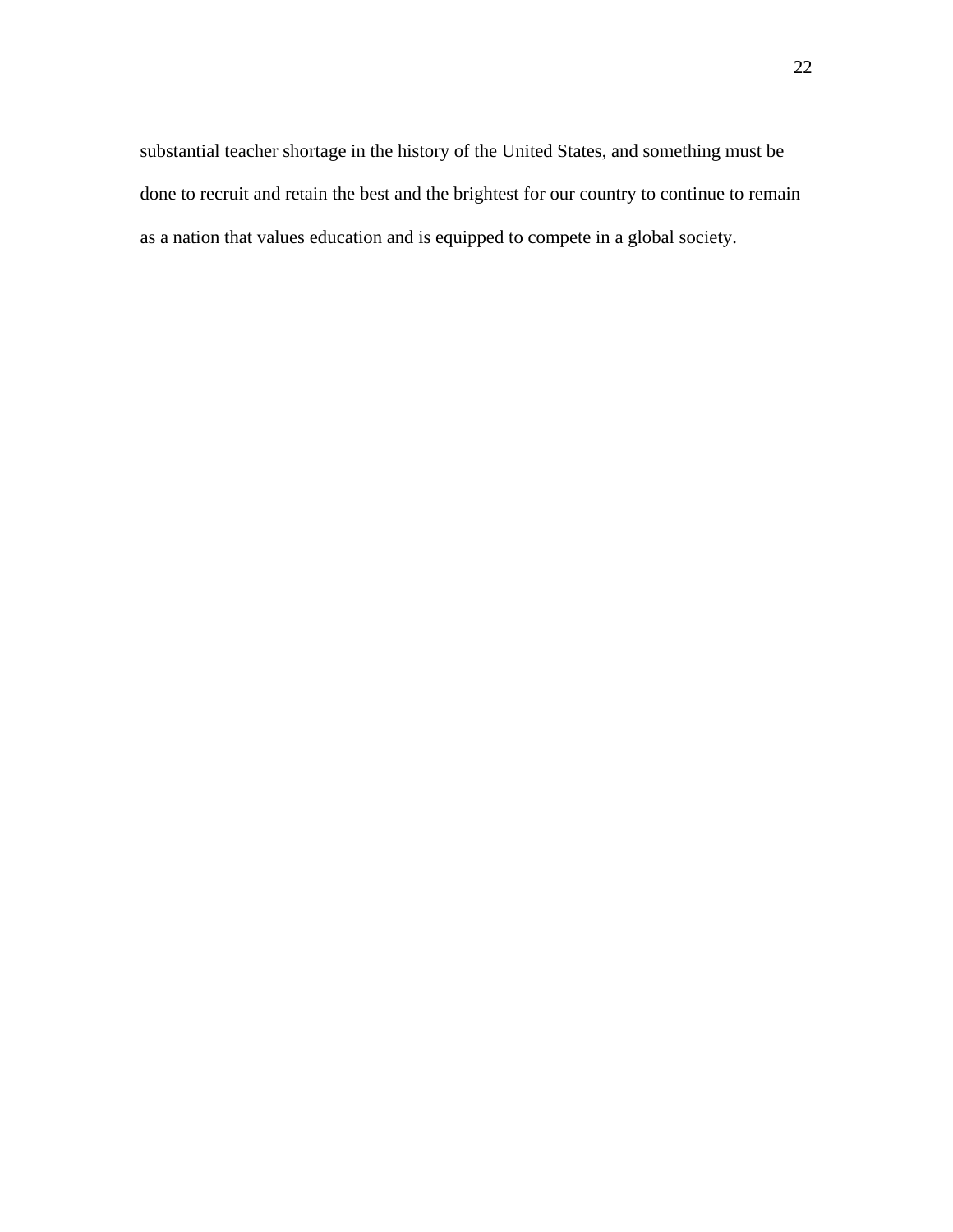#### **References**

- Boyd, D., Grossman, P., Ing, M., Lankford, H., Loeb, S., & Wyckoff, J. (2011). The influence of school administrators on teacher retention decisions. *American Educational Research Journal*, *48*(2), 303–333. doi:10.3102/0002831210380788
- Carothers, D., Aydin, H., & Houdyshell, M. (2019). Teacher shortages and cultural mismatch: District and university collaboration for recruiting. *Journal of Social Studies Education Research, 10*(3), 39-63.
- Christensen, S. S., Davies, R. S., Harris, S. P., Hanks, J., & Bowles, B. (2019). Teacher recruitment: factors that predict high school students' willingness to become teachers. *Education Sciences*, *9*(4), 282. doi:10.3390/educsci9040282
- Darling-Hammond, L. (2017). Teacher education around the world: What can we learn from international practice? *European Journal of Teacher Education*, *40*(3), 291– 309. doi:10.1080/02619768.2017.1315399
- DeAngelis, K. J., Wall, A. F., & Che, J. (2013). The impact of preservice preparation and early career support on novice teachers' career intentions and decisions. *Journal of Teacher Education*, *64*(4), 338–355. doi:10.1177/0022487113488945
- Ingersoll, R., May, H., & Collins, G. (2019). Recruitment, employment, retention and the minority teacher shortage. *Education Policy Analysis Archives*, *27*, 37. doi:10.14507/epaa.27.3714
- Nunez, M., & Fernandez, M. (2006). Collaborative recruitment of diverse teachers for the long haul-TEAMS: Teacher education for the advancement of a multicultural society. *Multicultural Education, 14*(2) 50-56.